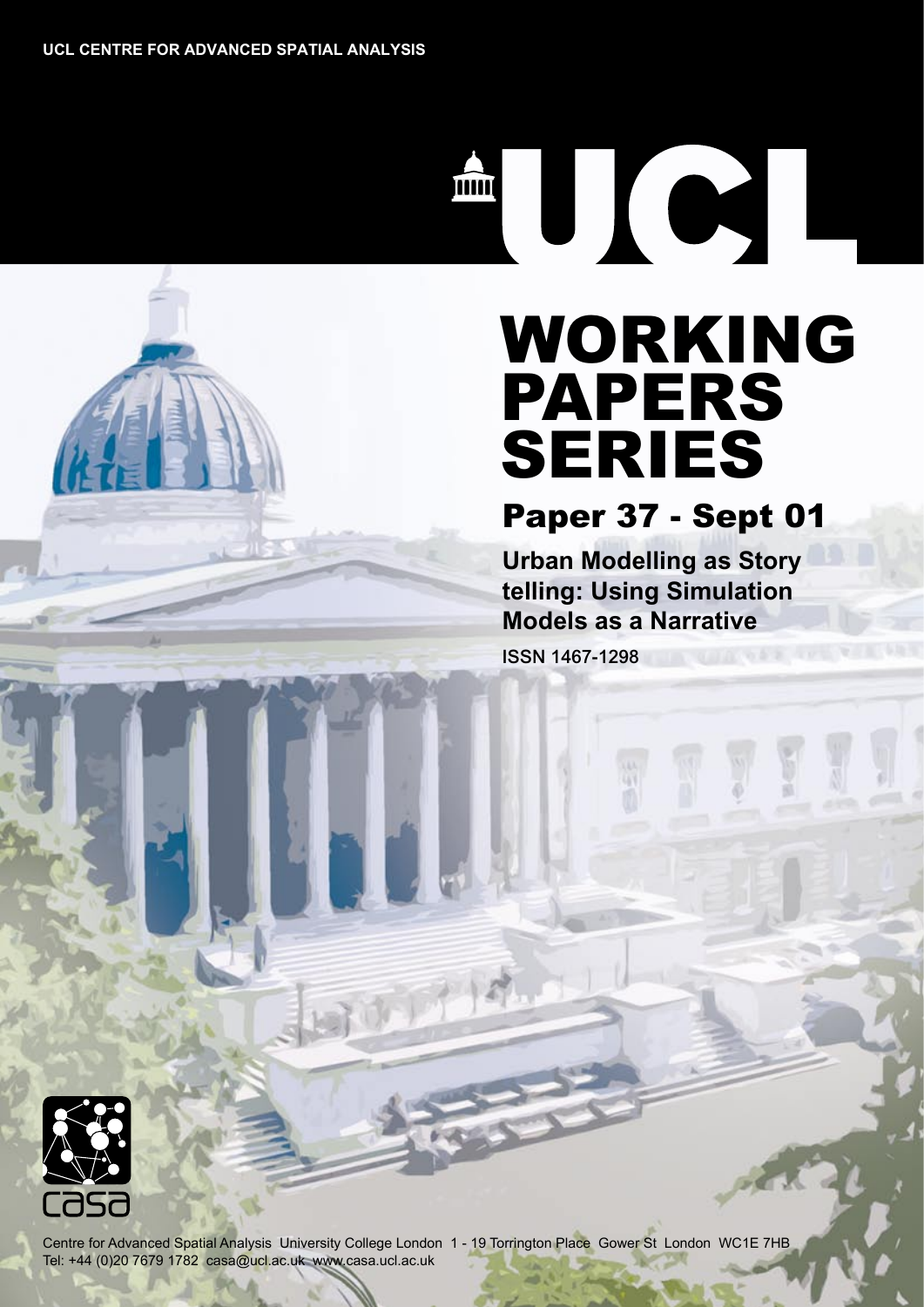

Centre for Advanced Spatial Analysis University College London 1-19 Torrington Place Gower Street London WC1E 6BT

[t] +44 (0) 20 7679 1782 [f] +44 (0) 20 7813 2843 [e] casa@ucl.ac.uk [w] www.casa.ucl.ac.uk

http//www.casa.ucl.ac.uk/paper37.pdf

Date: September 2001

ISSN: 1467-1298

© Copyright CASA, UCL.

*Subhrajit Guhathakurta* is an Associate Professor in the School of Planning and Landscape Architecture at Arizona State University. His research interests include land and regional economics, housing policies, land use, and environmental planning. He was an Academic Visitor at the Centre for Advanced Spatial Analysis from August-September 2001.

School of Planning and Landscape Architecture Arizona State University Mail Code 872005 Tempe, AZ 85287-2005

(480) 965-6343 (voice) (480) 965-9656 (fax)

email:subhro.guha@asu.edu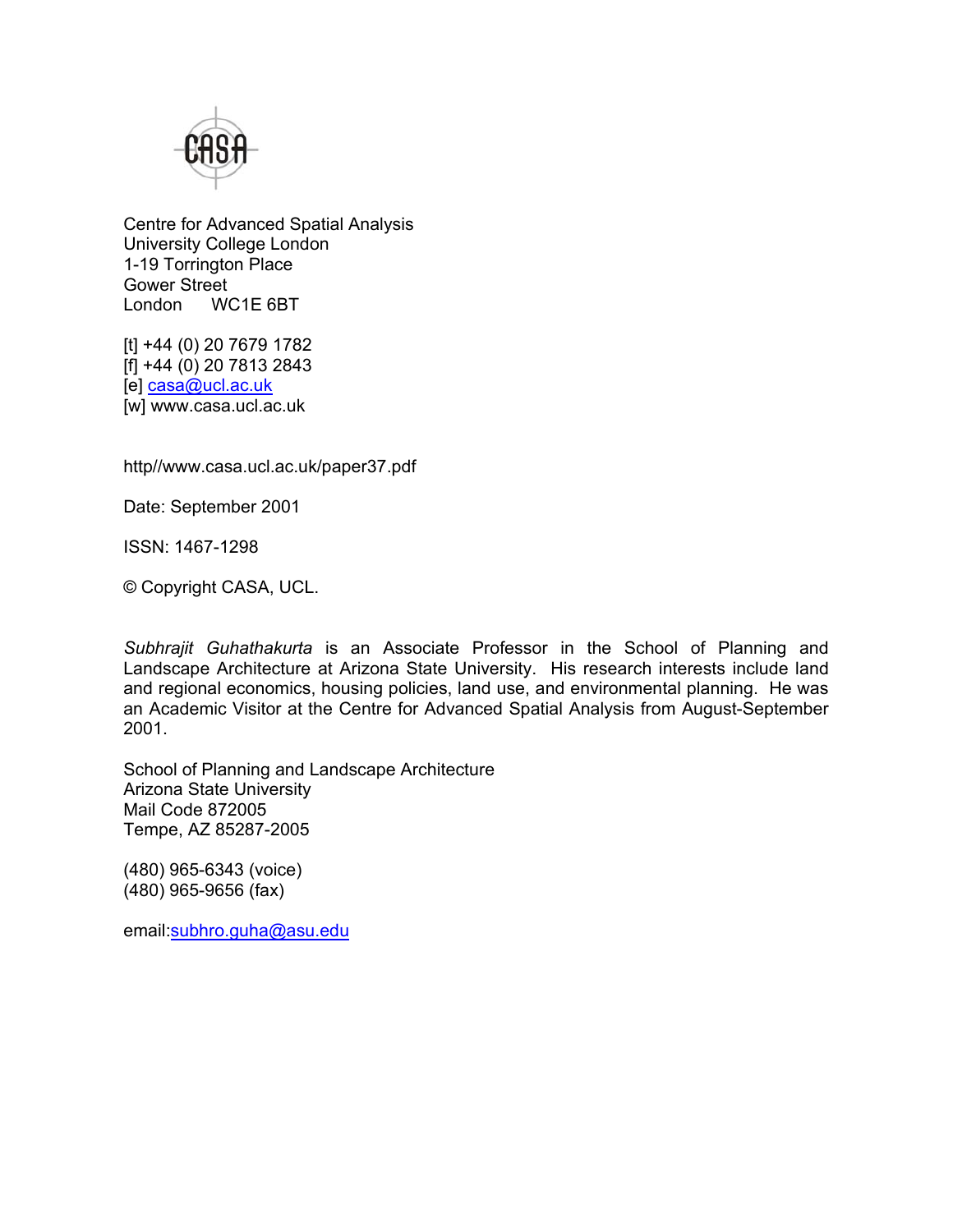### **ABSTRACT**

This article examines the distinctions between empirical and simulation models using the metaphors of argument and narrative. It argues that all argumentation is contextualized within a narrative that is either inferred or communicated. The paper provides another semantic structure for urban models that applies elements of systemsdynamic method to construct "stories" of the past and possible futures of communities in a watershed in southern Arizona. By constructing such narratives this paper demonstrates how computer-based urban models can "tell a story".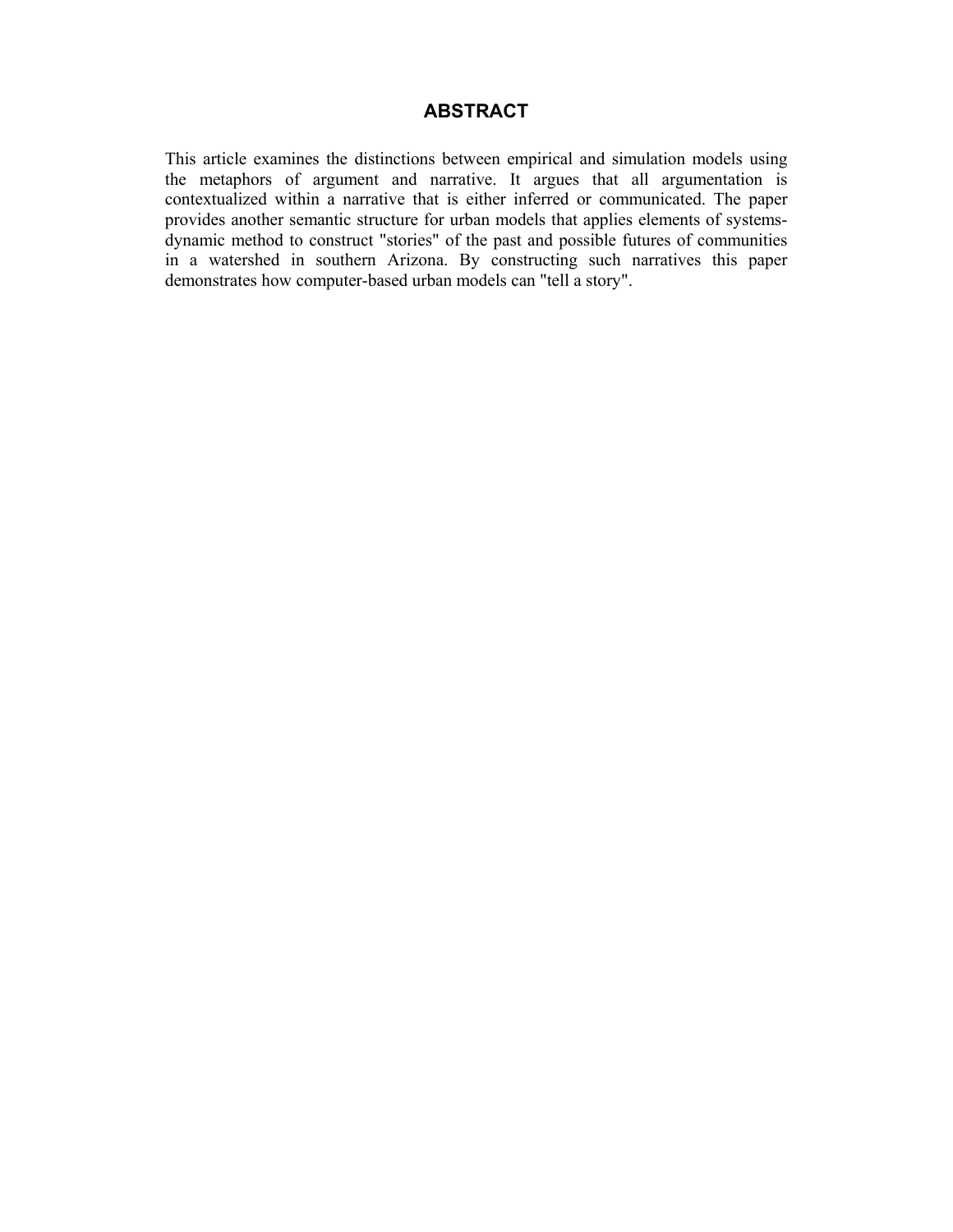#### **Models as Stories**

The renewed interest in urban land use models has been led by developments in two fundamental directions. First, new semantic structures are now being explored especially those related to selforganizing systems, neural networks, and other nonlinear dynamic systems (Batty and Longley 1994, Itami 1994, Sui 1997, 1996). Second, more sophisticated forms of representation and communication are being used such as geographic information systems, decision support systems and multimedia to make the urban models more pragmatic tools in public forums (Klosterman 1997; Shiffer 1995; Guhathakurta 1999). These advances, made in the last decade, have transformed urban modeling endeavors from a static, data-driven, unidirectional process to a simulation exercise that seeks to understand the underlying structure of stability or change in a system. However, the core of many policy-oriented urban models has remained mostly empirical and /or deterministic. In this paper I provide another semantic structure for urban models that uses elements of systems-dynamic method to construct "stories" of the past and possible futures of a region in southern Arizona. I will show that a shift in focus from prediction to "storytelling" leads us to new forms of expression that may offer a different understanding of the evolution of an urban environment.

At the outset, I would like to emphasize that models that "tell stories" are not new forms of esoteric technical manipulations or sophisticated computer programs. All simulation models trace the progression of a narrative in a selective manner. The narrative in this case is understood as a sequence of connected events evolving in time. The progression of a narrative is selective because the events are chosen and structured by individuals specifically to suggest a coherent plot. A narrative is therefore intersubjective as well as communicative since the plot renders meaning to specific experiences or logical deductions. It is also a powerful means of communicating an argument. This paper examines how simulation models can help to define the premises of an argument and test the coherence of a narrative as it progresses towards a logical ending.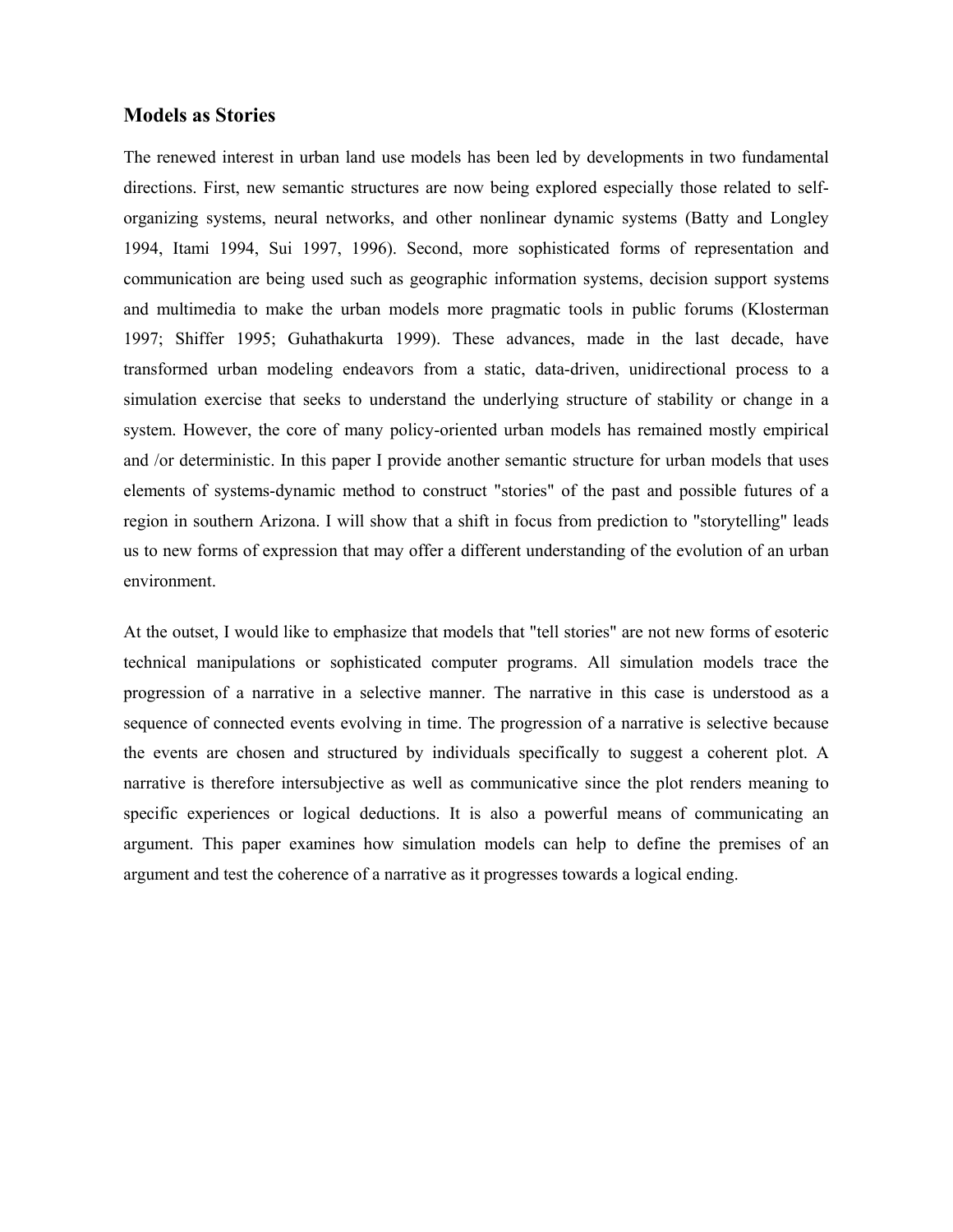Stories, narratives, and other "rhetorical practices" are well entrenched in the terminology of planning and policy analysis (Majone 1989; Throgmorton 1991; Forester 1993a, 1993b). The argumentative and communicative bent in planning literature have, no doubt, elevated the role of practice stories as a legitimate pedagogical and methodological tool in the discipline. While many planners may perceive this development as a clear epistemological shift away from "objective" knowledge, based on solid science, in reality, science and rhetoric have always coexisted in this profession. Echoing this view Throgmorton have suggested that "...all planning and analysis is rhetorical, and that tools such as survey research, computer modeling, and forecasting can be thought of as rhetorical tropes" (1993, p. 117). However, the literature on urban modeling has rarely acknowledged the critical function of models as a means of reconstructing and speculating on a "story". In this article I first argue that all argumentation is contextualized within a narrative that is either inferred or communicated. Next, I examine the distinctions between empirical and simulation models using the metaphors of argument and narrative. Finally, I develop a simple system-dynamic model to demonstrate how computer-based urban models can "tell a story".

#### **Policy arguments and policy narratives**

Narratives and stories have long been considered important in securing and endorsing the premises needed to make decisions under conditions of uncertainty and complexity (Simon 1976; Neustadt and May 1986; Rein 1976; Krieger 1981). Stories define the issues and provide a means to make subtle but powerful arguments. They shape the course of a discourse by reshaping the initial positions of the actors concerned. These stories need not be factual in every detail; in fact they need not be factual at all. The power of myths, legends and parables in illuminating the essential elements of a cultural text is widely accepted. The lessons drawn from parables or myths teach us about the essence of life in a profound way, communicating and shaping important aspects of our worldview. The fact that every great religion and culture has expressed their central tenets through one or more narratives is testimony to the power of stories in preserving and solidifying these tenets. Policy narratives, despite being narrower in scope and less grand in aspirations, have similar objectives - to convey visions of order amidst disorder, and to persuade others to adopt a course of action. In this respect, policy narratives are effectively functioning as policy arguments.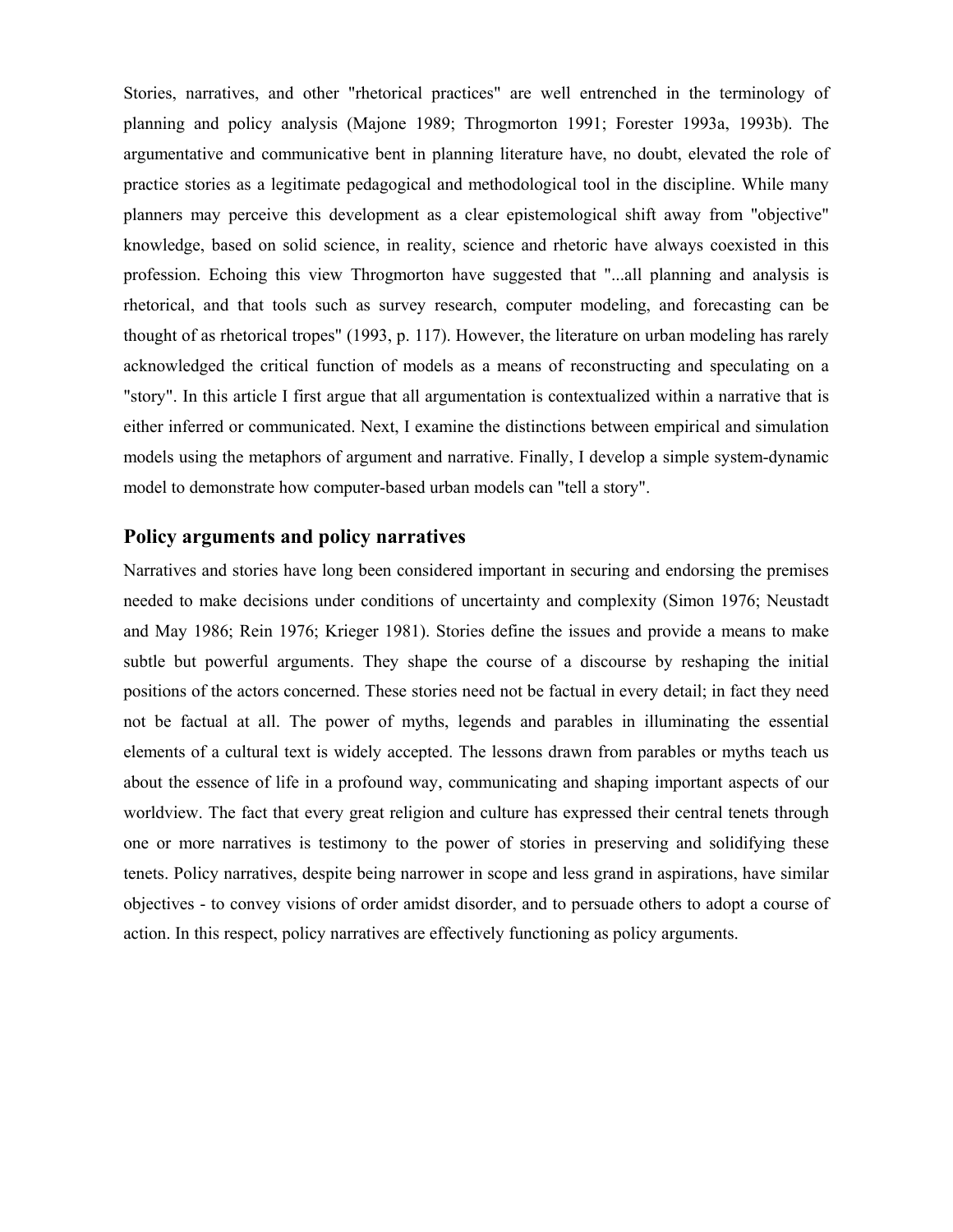Given that various forms of narratives permeate our everyday life, it is important to separate the smaller set of policy narratives that this article addresses from the larger domain of all narratives. Policy narratives, as defined by Roe (1994, p. 3), are "those stories -- scenarios and arguments - that are taken by one or more parties to the controversy as underwriting (that is, fixing or making steady) the assumptions for policymaking in the face of the issue's uncertainty, complexity or polarization". This definition implicitly assumes that most policy issues are "wicked problems" in the parlance of Rittel and Webber (1973). Under this scenario, a typical controversial policy problem would have few agreed upon parameters and fewer acceptable solutions. Therefore solving these problems have less to do with formal techniques of problem solving and more with the process of argumentation. The arguments produced for the purpose of policy are not judged solely by their technical merit but in significant part by their power to persuade and congeal public opinion.

The craft of persuasion is rhetoric. The use of rhetoric in planning and policy analysis distinguishes these disciplines from academic social science on one hand and from problem solving methodologies like operations research or spatial analysis on the other (Majone 1989). Fact and values are so intertwined in planning and policy oriented disciplines that factual arguments that are not persuasive seldom play a significant role in public debate. However, rhetoric in these disciplines does not dispense with science and analysis. The use of logical deduction and rational argumentation are essential tools in the rhetoric of planning. Rhetoric in these disciplines acknowledges the fallibility of scientific analysis given that scientific results are always accepted through convention and the fulfillment of methodological and professional norms. As John Forester (1993b, p. 191) poignantly points out: "We forget too easily that science is a cultural form of argument, not a valueless, passionless use of magical techniques."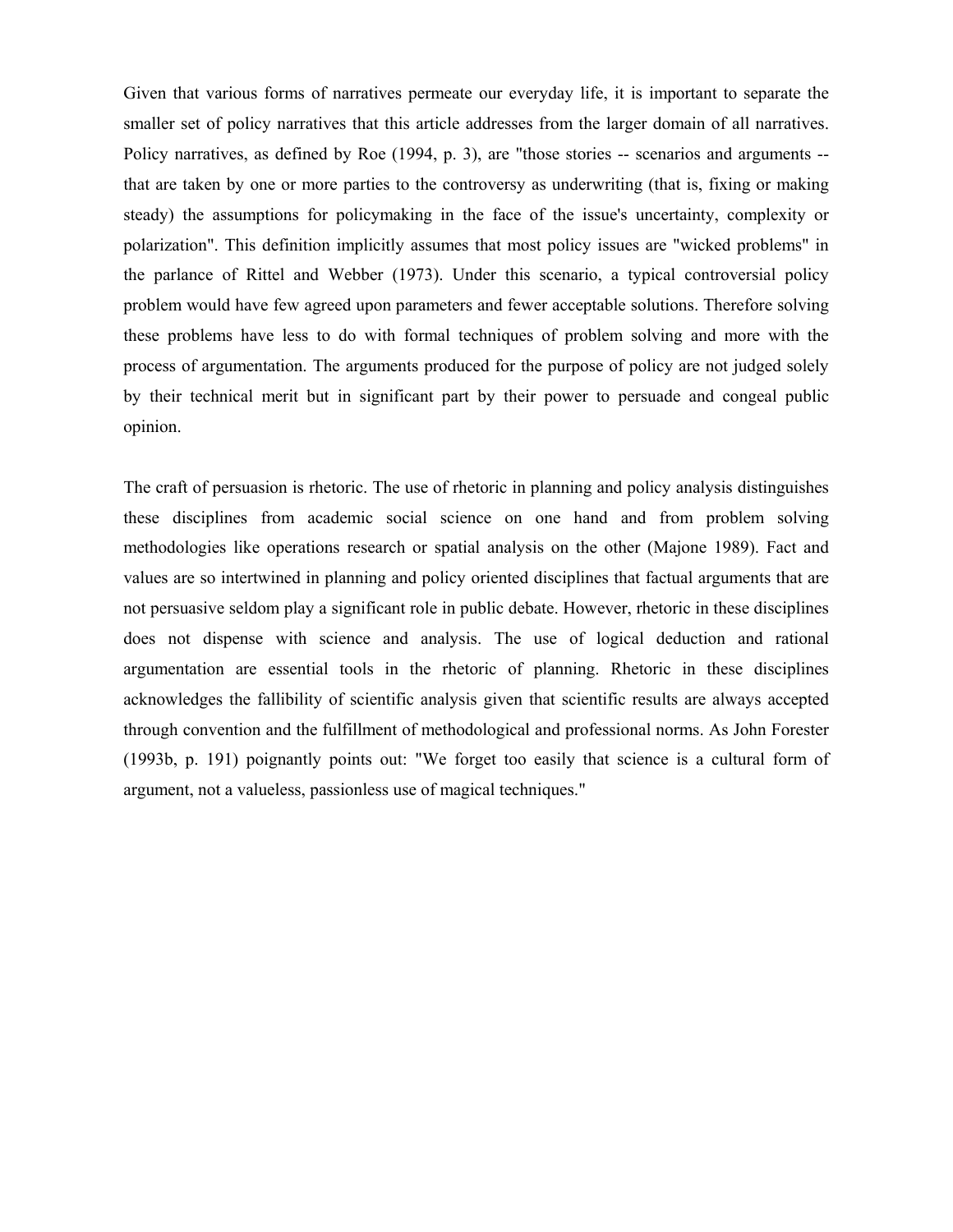Narrative expositions are not only powerful forms of rhetoric; they are essential means of interpretation and understanding. As Heidegger, Dilthey, Gadamer and several others have pointed out that all enquiries rely on "pre-understanding" and "pre-judices" since human consciousness is temporal in form. Understanding itself takes place through the medium of the enquirer's own language given that one never encounters one's data "raw" but always "mediated" through the generative power of language. If the professional vocabularies of science have to be made intelligible to us, they must be reconnected with ordinary languages through which the world is first ìopenî to us (Cooper 1996). This does not, however, mean, as some of Derrida's followers have suggested, that there exists nothing but language. It only suggests that the circle of understanding and interpretation (the hermeneutic circle) can only be completed through ordinary language. The purpose of the narrative is therefore to make the connections to ordinary experience through ordinary language and peel away the presuppositions so as to engage as well as to persuade.

Urban mathematical models, like all other forms of analytical tools, are embedded within a narrative. Frequently, modelers have not consciously examined and conveyed this narrative before asserting an argument based on the empirical results. This problem is especially present in the case of empirical models that privilege associations discovered through statistical tests rather than uncovering the underlying story that generates these associations. The storyline in these cases is reduced to one or more hypotheses that are tested. Also, most empirical models are unduly restricted to measured data and have neglected the far richer and more complex body of information that exists in the experience of different individuals. These experiences can be easily described heuristically although precise measures may not be known. The critical element of understanding "the story" is not necessarily the examination of associations but an analysis of interconnections. These interconnections are often too complex to comprehend without adequate methodological tools. One convenient approach for analyzing the cumulative effect of multiple interconnections is available in the literature on dynamic, and often self-organizing, systems.

Constructing narratives of dynamic systems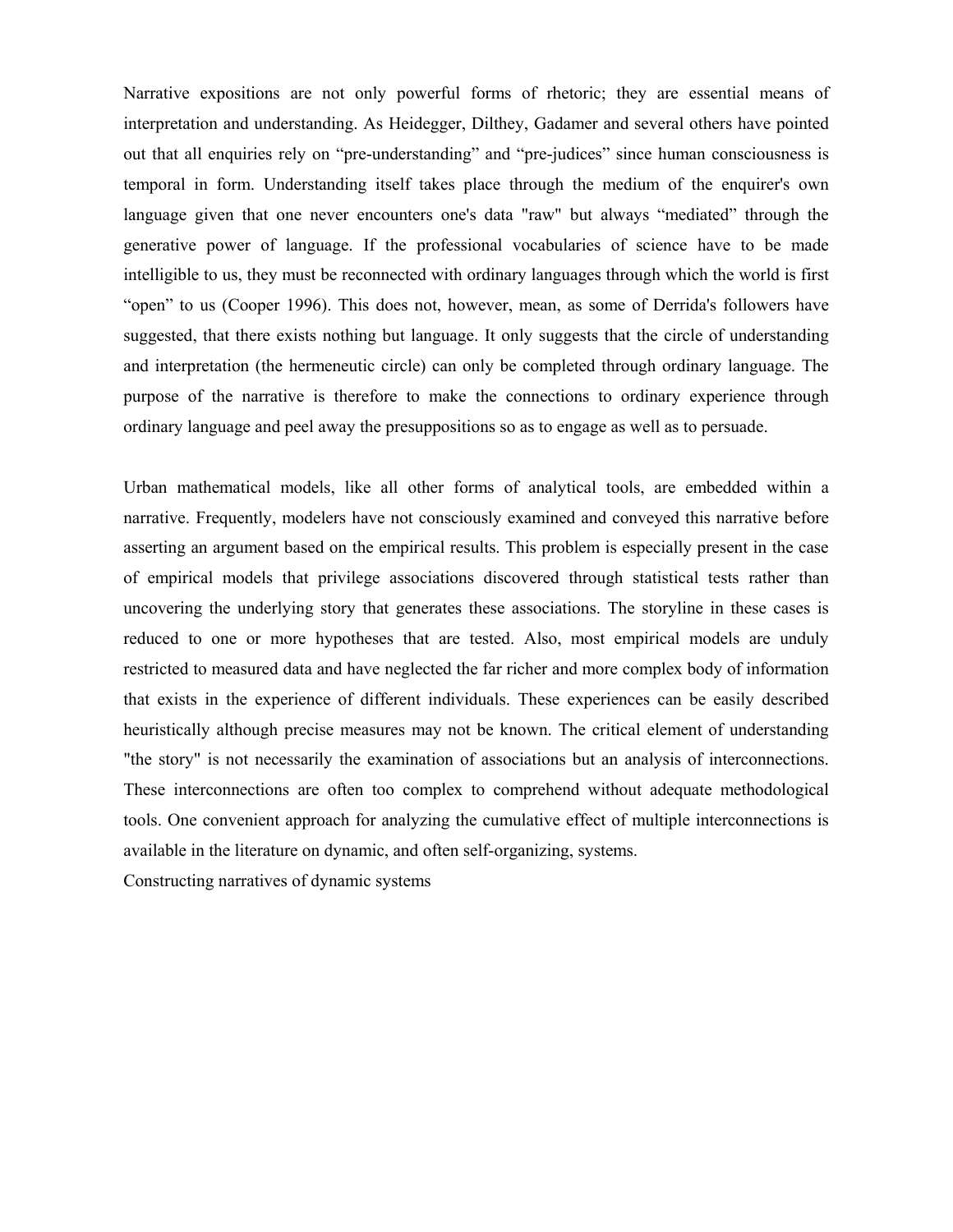A discussion of dynamic systems and embedded narratives need to be delineated carefully given the baggage associate with the label "systems theory". The term "systems" has spawned somewhat of an industry in different versions of optimization and other modeling techniques with labels like "systems science," "systems analysis," "systems design," and "general systems theory". The last one, offered by Bertalanffy (1968) and Boulding (1985), is the well-known label for a general theory of systems. However, the perspective of systems adopted in this paper is closer to a theory of general systems as conceived by Churchman (1968, 1979) and Forrester (1969). According to this view, systems approach is a "grand" scheme that attempts to tie together all aspects of the human world. In fact, even this all-encompassing definition fails to satisfy Churchman who argues that the richness of this approach is embedded in the pursuit of "meaning" through several pathways. These pathways would weave together an understanding of history, tradition, and ethics within a foundation of logic and "reason".

In essence, Churchman was constructing a bold framework for an "interdisciplinary science" based on pragmatic foundations. His notion of a transdisciplinary approach is the systems approach. This is evident from his delineation of two "sciences"; "the one represented by the collection of disciplines, and the other by the systems approach. The first contains a collection of ideas about methodology and is essentially isolated by its disciplinary politics. The other is an attempt to engage in those areas of inquiry which are most relevant to the social good" (Churchman 1979, 12-13). In such a scheme, the centrality of politics is accepted given that the "social good" is socially determined. As is true of grand narratives, all methods of inquiry and all designs of inquiring systems are options of the inquirer; there is no a priori set of standards to judge the preferable ones. Instead the systems approach relies on the intrinsic logic of relationships and compelling argumentation about these relationships to persuade, exhort, and impart broad concepts. In many cases, Churchman points to the "grand" narratives such as the Chinese manuscript from 2nd millennium BC called I-Ching or the Book of Changes, the well known Hindu text called Bhagavad Gita, and Plato's Republic as perfect examples of the systems approach.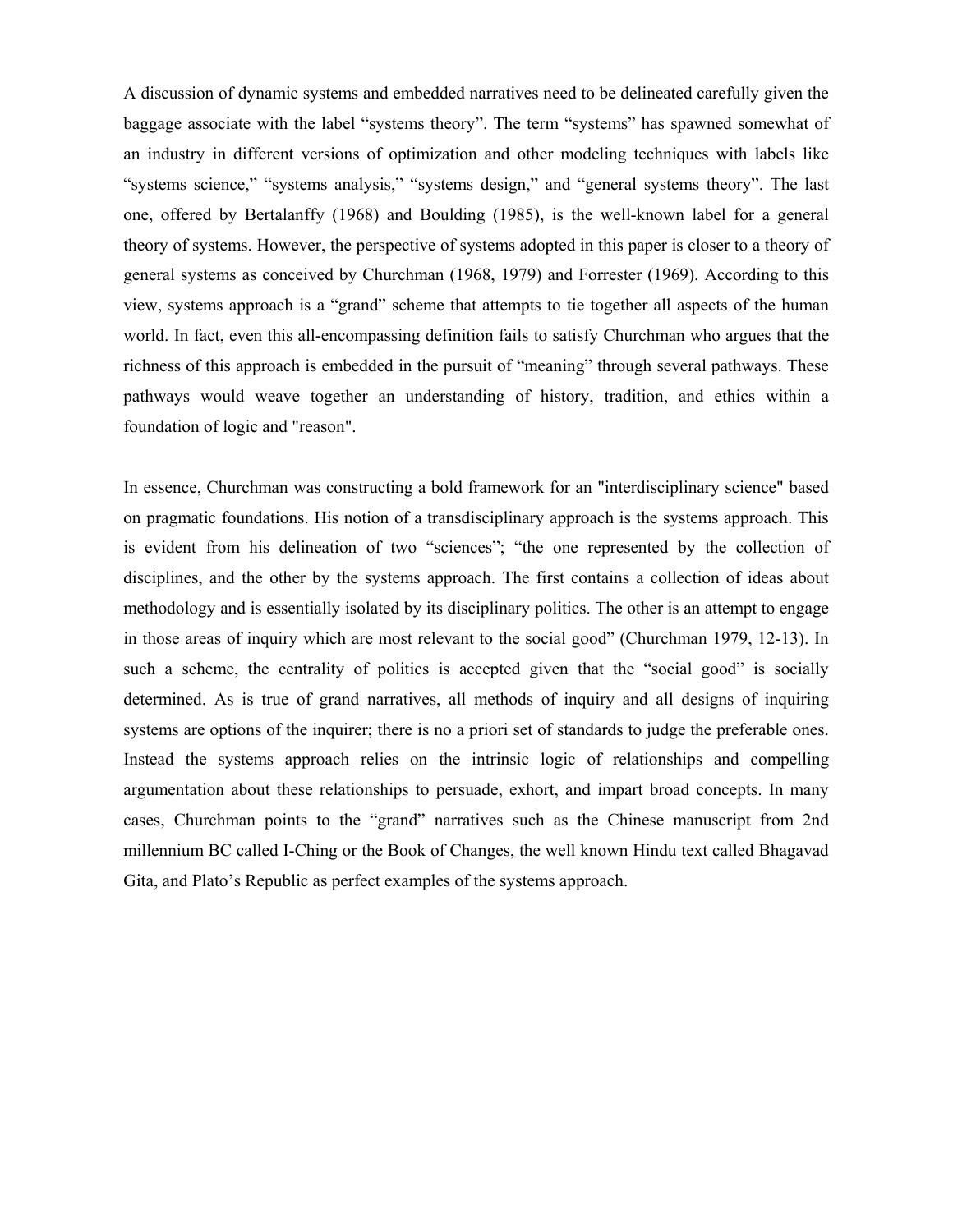While Churchman explored the political and ethical terrain of the systems approach on pragmatic grounds, Forrester used the same pragmatic foundation to develop its logical stance. Forrester found that the systems way of thinking was most suited for dealing with complexity. He argued that since complex systems defy intuitive solutions, systems dynamic investigation could provide an effective way to clarify and enhance the mental models. Even while emphasizing the usefulness of systems models, Forrester expounds at length about tapping into our collective knowledge (attained formally as well as informally) that generate the "mental models" essential for directing our goal-oriented actions. The primary purpose of the systems dynamic model in this case is to organize, clarify, and unify knowledge. In his words "a system dynamics model, if it is to be effective, must communicate with and modify the prior mental models. Only people's beliefs, that is, their mental models, will determine action. Computer models must relate to and improve mental models if the computer models are to fill an effective role" (Forrester 1991, 19-20).

Forrester's initial foray into building a systems dynamic model of an urban environment received little attention from planning academics; presumably because it was the antithesis of the large-scale, data-hungry, empirically-based models of that era. In essence his approach was to tell a story of urban growth, stagnation, decline, and rejuvenation based on a set of simple a priori mental models. In this respect Urban Dynamics, as his book was called, was not really a model but an approach to evaluate how the simple dynamic (mental) models actually play out over time when connected together in specific ways. It was meant to be a pedagogic tool to clarify and test theories, not necessarily to make predictions. Notwithstanding its stated purpose as "a method of analysis", most criticisms of this work by Forrester treated it as if it was a predictive model (e.g., Lee 1973). Forrester anticipated this criticism and attempted to deflect it  $-$  "Although this book is presented as a method of analysis rather than as policy recommendations, it is probably unavoidable that many will take these results and act on them without further examination of the underlying assumptions. Doing so is unjustified unless the pertinence of the model is itself first evaluated against the requirements of the particular situation." (Forrester 1968, 2).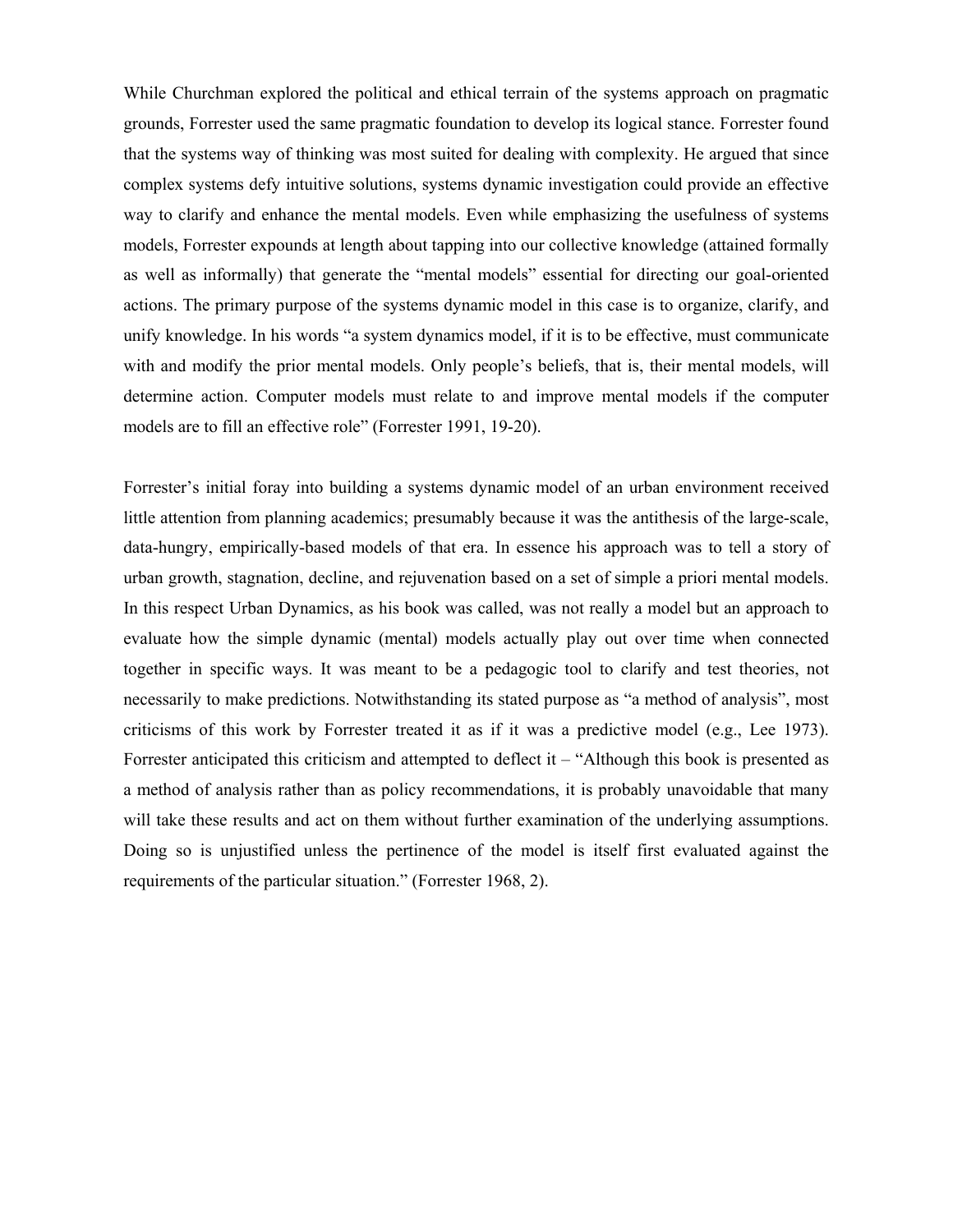What are the kinds of narratives described by general systems models? Some aspects of narratives are fairly self-evident in systems models. For example, systems models track the progress of an evolving process over time, such as the growth, decline and regeneration of species as determined by certain external as well as internal stimuli. This structure would be similar to a narrative construction of the same phenomenon (without the poetics). System models are also particularly adept at tracing different paths depending upon the sequence of events along the time-line. The narrative equivalent of this is captured in movies such as "Sliding Doors" (Directed by Peter Howitt, UK 1998) and "Blind Chance" (Directed by Krzysztof Kieslowski, Poland 1981). These movies essentially follow two (or more) separate narratives depending upon the outcome of specific events, such as just being able to catch the train or not. The movies depict separate scenarios based on chance but in a systems model we can derive an understanding of multiple scenarios based on both chance and deliberate action. However, both narrative and system model structures allow the examination of the temporal connections between events in a manner such that a coherent and unified experience is projected.

More importantly, acknowledging the narrative aspects of general systems models allows for a significant switch in our cognitive perception from the "paradigmatic" to the "narrative". Bruner  $(1986)$  perceives the "paradigmatic" realm to be the world of abstract and general theories that are empirically verified in the objective world. In contrast, he characterizes the "narrative" mode of thought as chronicles of particular events and experiences over time that gain credence through their lifelikeness. It is the quality of meaningfulness rather than factual accuracy that renders a narrative credible. Rendering meaning to a system model is as much related to an act of interpretation as is communicating a story because meaning does not pre-exist the interpretation of experience. Concepts such as "explanation", "validity", and "verification" are redefined in the narrative forms of inquiry. The search is not for mathematical certainty but for results that are believable, meaningful, and verisimilar. This attribute of storytelling was poignantly stated by Parry and Doan  $(1994)$  – "The hearers of the story believed that it was true because it was meaningful, rather than it was meaningful because it was true."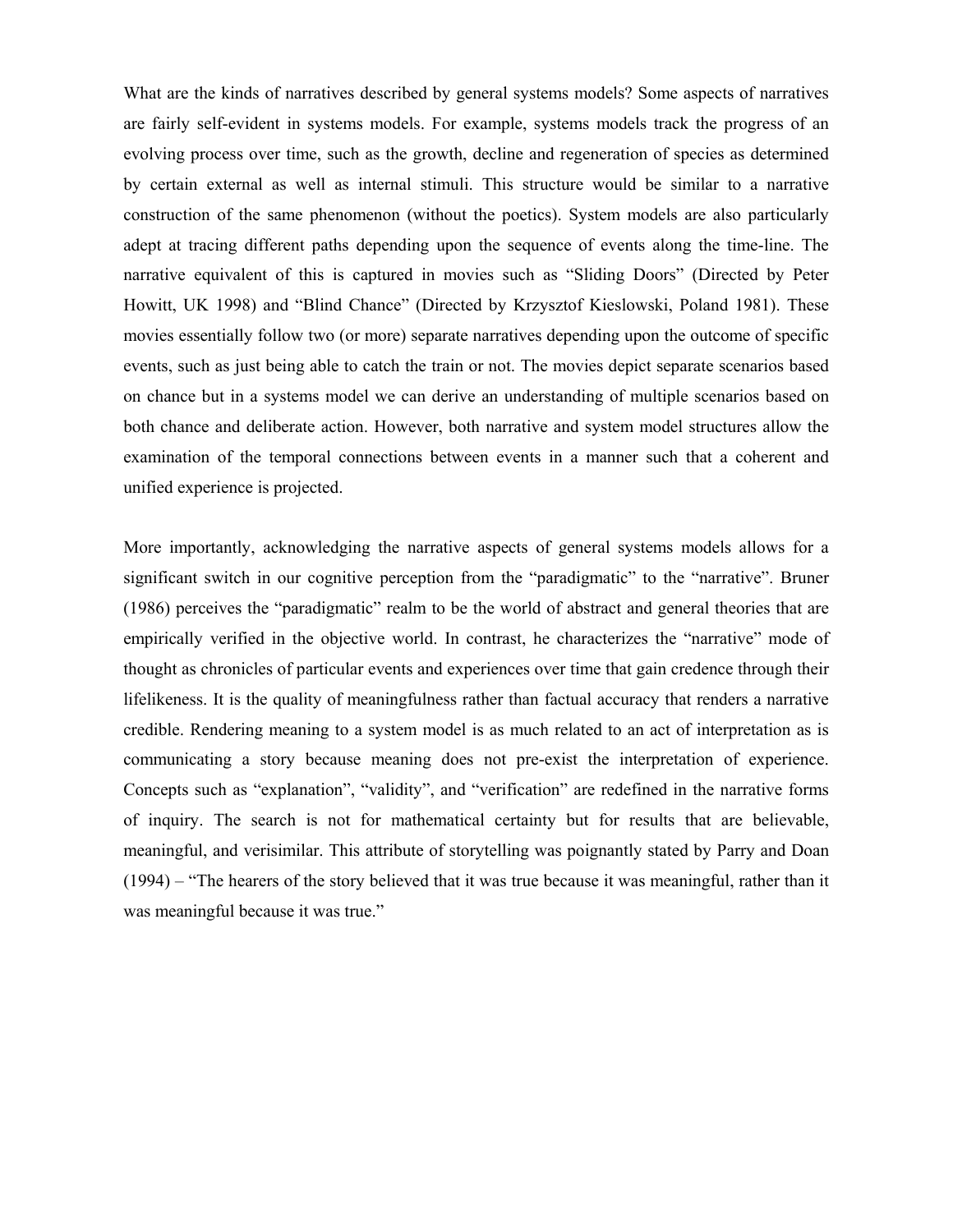#### **Urban environments as dynamic complex systems**

Urban environments have properties that are emerging out of micro-scale processes of individual behavior. However, Given that macro behavior in an urban environment is often derived from the interactions of many individual processes, simple aggregation of these micro-scale processes does not necessarily capture the larger patterns of macro behavior. The products of interactive development bare little resemblance to the original micro-scale patterns, and therefore require a synthetic approach to the study of the whole system. For example, markets emerge from the dynamic interactions between consumers and producers and cannot be understood by examining one component in isolation. Similarly, urban phenomena such as traffic congestion, agglomeration of activities, clustering of socioeconomic groups have to be seen in light of complex individual interactive processes (Nagel, Rassmussen, and Barrett 1996; Krugman 1996; Torrens 2000).

Studies of dynamic systems behavior in urban environments are not novel and have been around since the 1960s. Forrester's Urban Dynamics was among the first systems view of urban processes of growth, decline and rejuvenation of a city based on both economic factors and the perceptions of quality of life of the inhabitants. The basic structure of the model is fairly simple, comprising of three sectors – industry, housing, and people. As new industries are formed, older ones mature or decline according to economic circumstances of the city. Housing is built at three levels of quality and the higher quality housing degrades over time to join the ranks of lower quality housing. People move in and out of the city to occupy or vacate jobs belonging to three categories -- managerial / professional, labor, and underemployed. The inner workings of the model structure looks at the interaction among the three sectors and the emerging macro behavior based on simple assumptions about the choices people make within the confines of their economic circumstance. It is a story of a fictitious city with fictitious people but it provides profound insights about the long-term changes that may be expected in many real cities. The model helps to answer questions about how taxation affects housing and industrial growth, why transit is important, and about the optimum mix of land uses between industry and housing.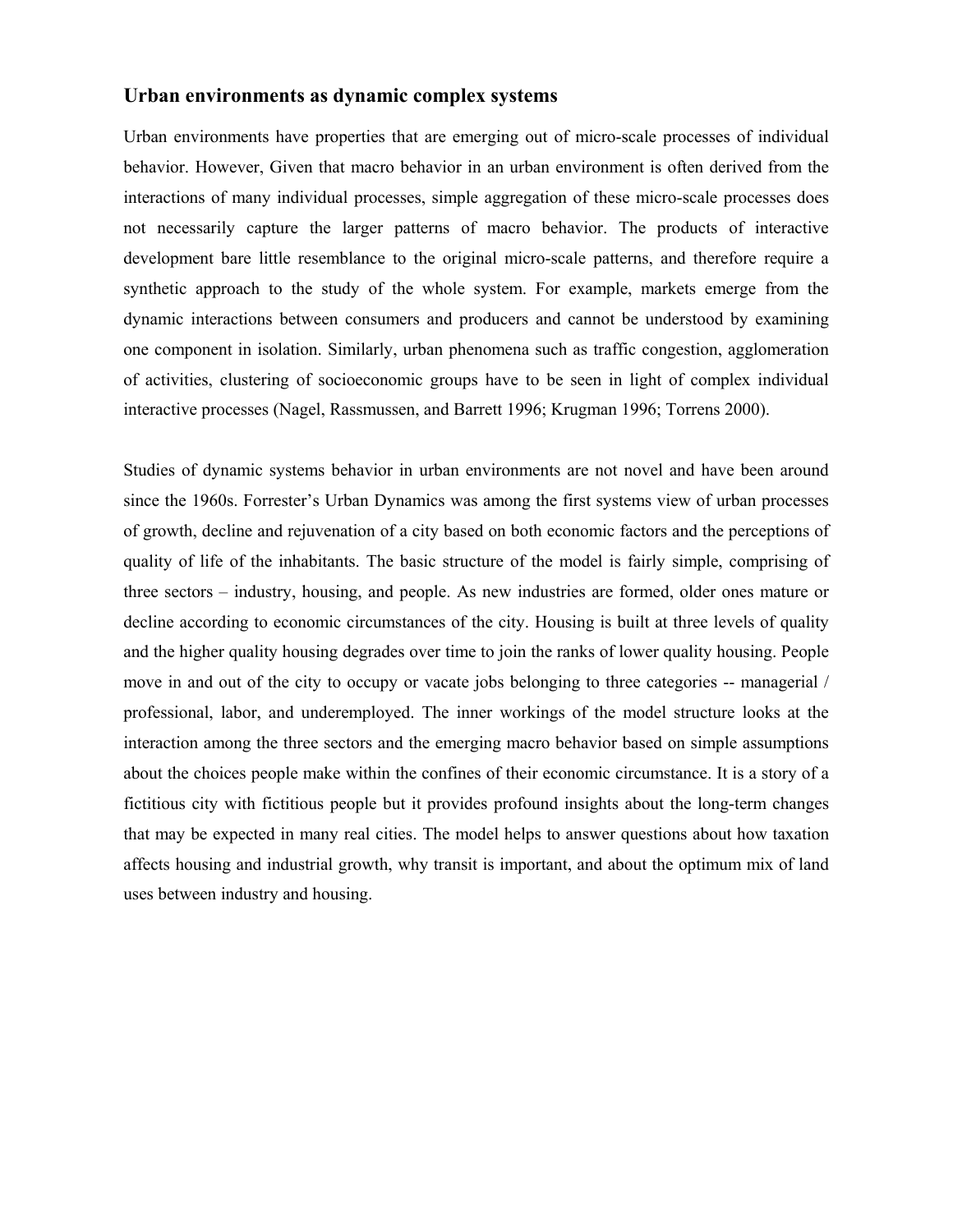Dynamic models of urban areas have also been developed to examine more targeted questions. An excellent example of such a model is the Schelling's segregation model (Schelling 1978; Krugman 1996). Schelling proposed a simple model to explore why ethnic groups tend to live in segregated neighborhoods. His approach was to construct the story of a neighborhood that was integrated and stable to begin with, but each household had mild biases against being surrounded by over 60 percent of adjacent households of a different ethnic / racial group. Schelling was able to show that small perturbations (e. g. moving few households out of the neighborhood and moving fewer others in at random) cause a tipping effect by which the neighborhood slowly becomes segregated based on the initial biases. This process would be hard to observe empirically but provides an important lesson about how individual perceptions and behavior interact to produce an (initially) unexpected macro outcome.

More recently, Krugman (1996) provided an interesting story about the formation of edge cities in the form of a systems dynamic model. He began with a proposition that seems plausible: businesses like to have other businesses nearby but dislike being around those businesses a little way away. In other words, the agglomeration effects are exhausted in a short range, beyond which the incentive to increase the separation is high. With this simple proposition, Krugman tested the dynamics of business formation in a large urban area with various initial distributions of businesses. He discovered that for many initial distributions of businesses, the dynamic simulation result was similar. In almost all cases, evenly spaced edge cities evolved. Only the number of these edge cities were somewhat determined by the initial distribution of businesses. There is no doubt that this story (like the others above) is stylized and does not correspond perfectly to the facts. Equal sized, regularly spaced business concentrations are rarely found in the real world. But just because this is not a perfect model does not diminish its usefulness. Given that the real environment is far from being undifferentiated and several other factors also determine business location (e.g. transportation access and zoning), the somewhat different perceived reality is not surprising. But the essence of the story, nevertheless, seems to ring true based on our understanding of the macro outcomes of micro behavior of business location.

All the above examples are theoretical models that use dynamic "storytelling" as a means of understanding and communicating the interaction between individual actions over time. These models are not specific to a time or place. In this respect they are quite distinct from the empirically based models that have dominated the urban modeling literature during the past 40 years. The large urban models were complex models in themselves; yet offer little understanding of the evolution of complex processes that are modeled. The built-in complexity within empirically based models is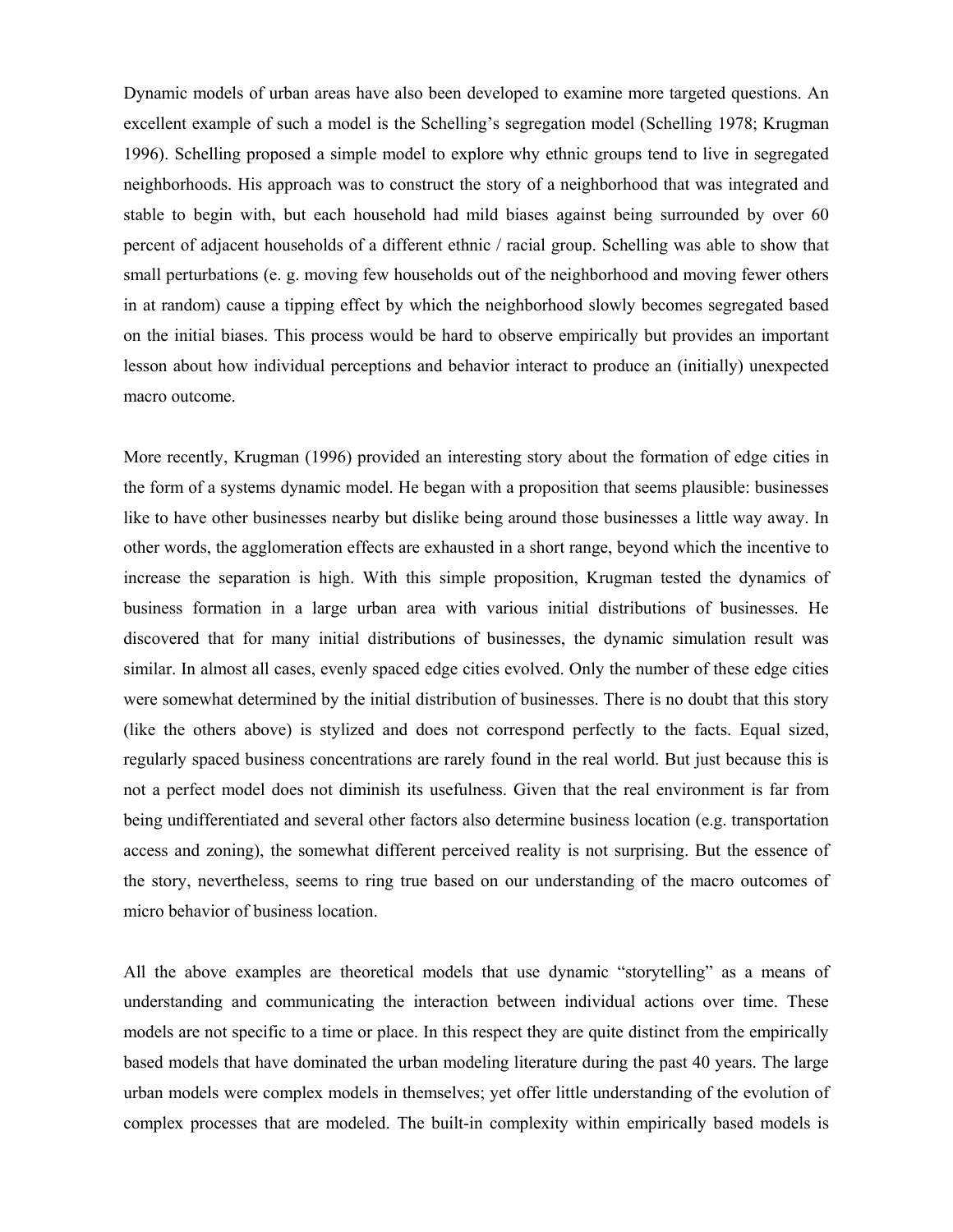sensitive to the accuracy of the information provided. In contrast, systems dynamic models attempt to observe complexity evolving from simple rules of expected behavior. These models are less sensitive to empirical information and more to the rules of behavior that guide individual actions. However, empirically based systems dynamic models do exist and have played an important function, especially in the field ecology and environmental sciences. Such models are however not prevalent in the urban literature. The next section describes how an empirically based urban model can be constructed to tell the familiar story about the tension between growth and environmental protection.

#### **Life and death along the San Pedro River**

This story is set along the banks of the San Pedro River, which flows from its headwaters near Cananea, Mexico, northward approximately 140 miles until it meets the Gila River near Winkelman, Arizona. The area that drains into this river is known as the San Pedro watershed. The Arizona Department of Water Resources (ADWR) has also delineated a number of unique drainage basins located within the main San Pedro Watershed, the largest and the most critical of these being the Sierra Vista sub-watershed. This sub-watershed encompasses 1,200 square miles, more than half of which lies within Sonora, Mexico. This sub-watershed is also home to approximately 100,000 persons and includes two of the largest places in the entire watershed – Cananea, Sonora and Sierra Vista, Arizona. The location of principal population centers in the San Pedro watershed is shown in Figure 1.

The area within the Sierra Vista sub-watershed is undergoing rapid transformation of its economic base and its land uses, especially since the mid to late 1980s. The population growth in the watershed north of the border seems to be occurring at a brisk pace mostly around the Sierra Vista area. The characteristics of this growth in population are alarming since the new concentrations seem to be in the non-incorporated areas. This often leads to inefficient infrastructure growth and unregulated demands on the watershed resources. Moreover, as watersheds continue to harden, hydrologic regimes are altered producing changes in vegetation patterns and wildlife habitats. Other major environmental issues on both sides of the border include: mine and industrial waste pollution, waste transportation, the loss of farm and ranch land, visual degradation, and threats to environmentally sensitive areas (riparian corridors and wildlife habitat) and culturally significant sites (Native American).

Trends in population growth suggest that the population around Sierra Vista is growing more rapidly than in any other part of the watershed. Between 1980 and 1990, Sierra Vista grew over 32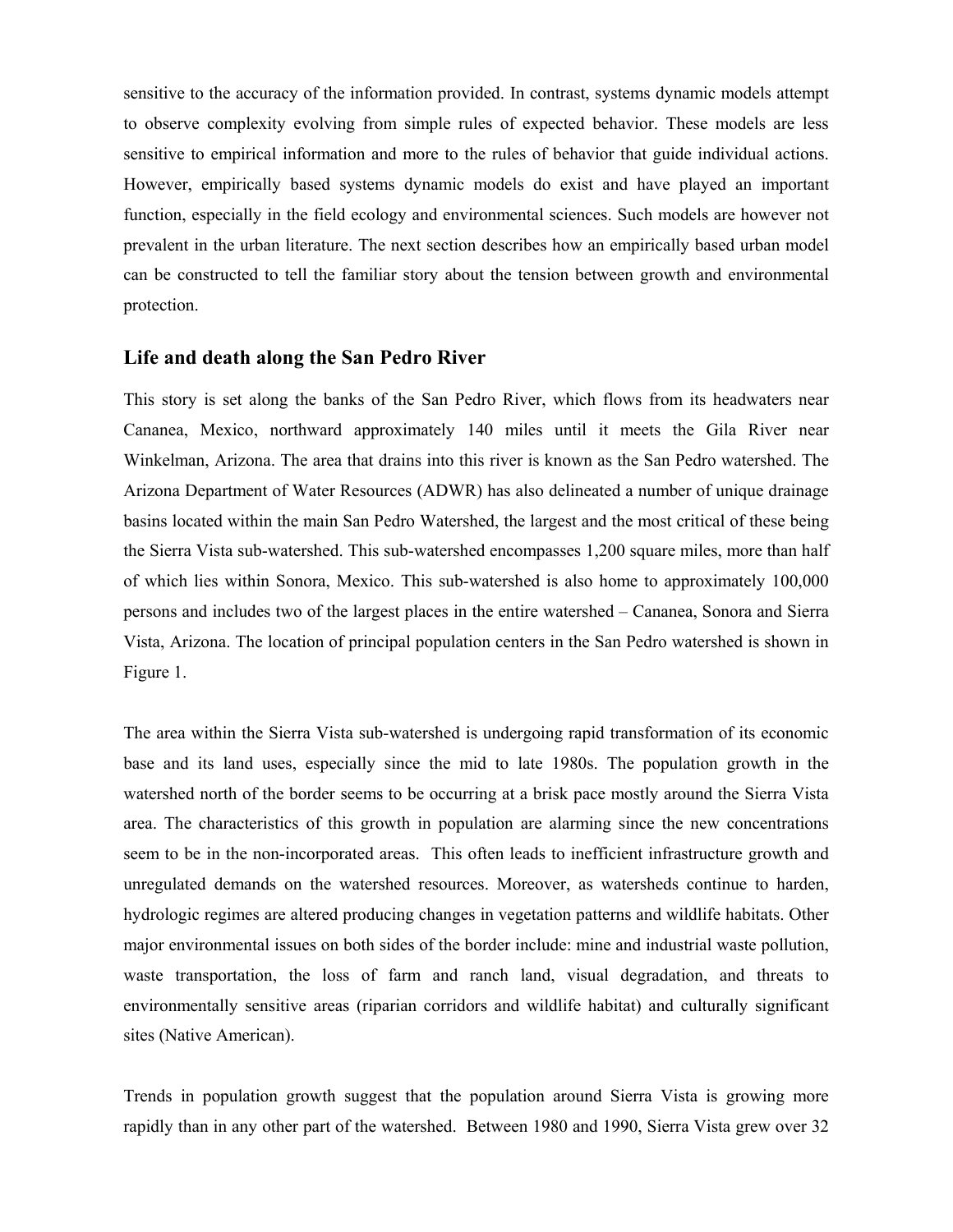

Figure 1: Communities in the San Pedro Watershed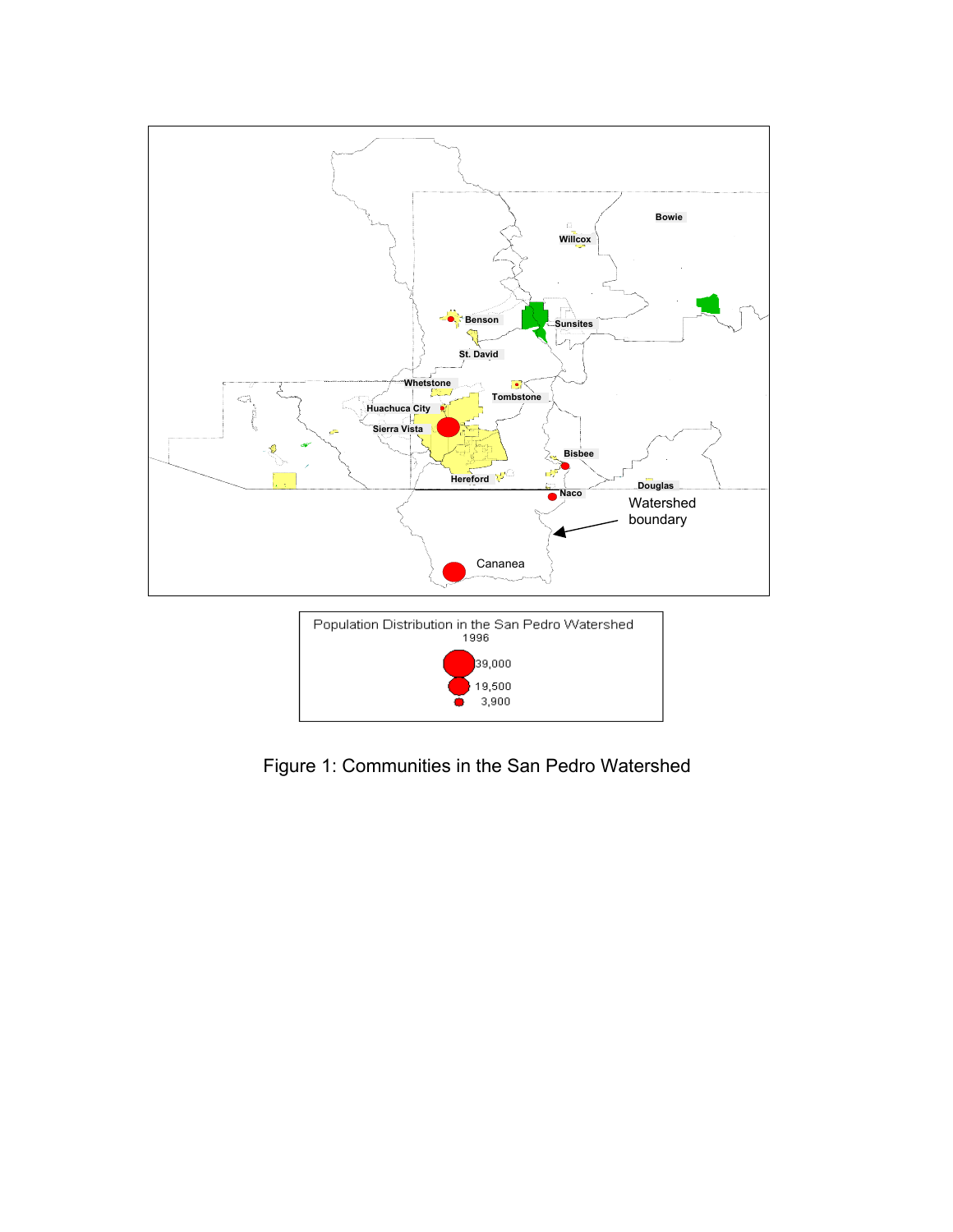percent. In the same period, the population of communities such as Benson, Bisbee, and Tombstone actually declined. More recently, there has been a growth trend in all the communities mentioned above. This growth is led by Sierra Vista and Tombstone, with growth rates of 23.3 percent and 36.1 percent respectively during 1990-2000. Population projections conducted by Arizona Department of Economic Security suggest a continued robust growth in Sierra Vista with stable and slow growth in the other Cochise county communities in the watershed (Figure 2).

The San Pedro River and the Sierra Vista urban agglomeration is the setting for this story, which is essentially about the use and distribution of water resources. The San Pedro River is Arizona's last undammed, free-flowing river and one of the nation's hot spots for biodiversity. According to the Nature Conservancy, more than 80 species of mammals, 40 species of reptiles and amphibians, 100 species of butterflies, 20 species of bats, and 100 species of breeding birds rely on the river. Another 250 species of migratory birds are part-year residents. The river was recently named as the first of the "Last Great Places on Earth," a program of listing important global habitats by The Nature Conservancy. Along the banks of the river is a riparian ecosystem consisting of Cottonwood and Willow and several other non-native species of plants. This ecosystem is under considerable stress from several fronts. The burgeoning urban area in and around Sierra Vista is pumping out the aquifer and changing the hydrology of the region. The dwindling surface water runoffs to the river is beginning to threaten its very existence. The riparian area long the river is also impacted by development. Humans are introducing non-native species of plants that are overwhelming the fragile native Cottonwood and Willow trees.

The concern about San Pedro's changing ecology has sparked numerous efforts to save the river and its ecosystem. A large number of organizations have formed around the issue of protecting the river including the San Pedro Partnership, the San Pedro Alliance (made up of 55 environmental organizations), and The San Pedro Foundation, among many others. The national and international organizations like the Nature Conservancy and the Sierra Club are also actively engaged in this effort. Numerous studies have been commissioned for understanding the changing hydrology and ecology of the San Pedro watershed. Not surprisingly, the studies do not agree in all details but they all suggest that water is becoming a scarce commodity, both for the river and for the inhabitants in the watershed.

San Pedro National Riparian Conservation Area (SPNRCA) was designated by the Bureau of Land Management (BLM) in 1988 to protect 58,000 acres along 40 miles of the San Pedro riparian corridor. Although this area is now protected from development and carefully managed by BLM,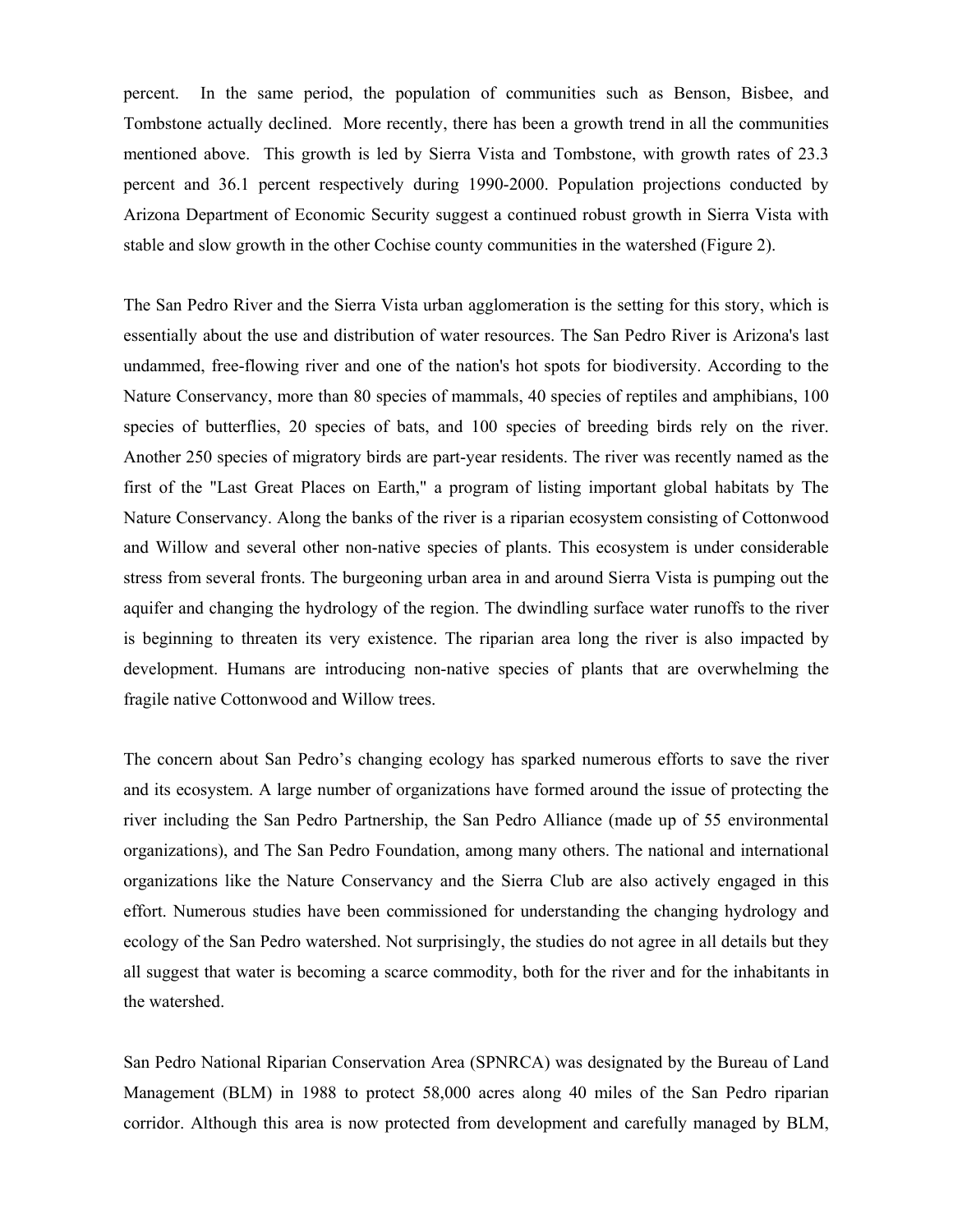

Figure 2: Population trends and projections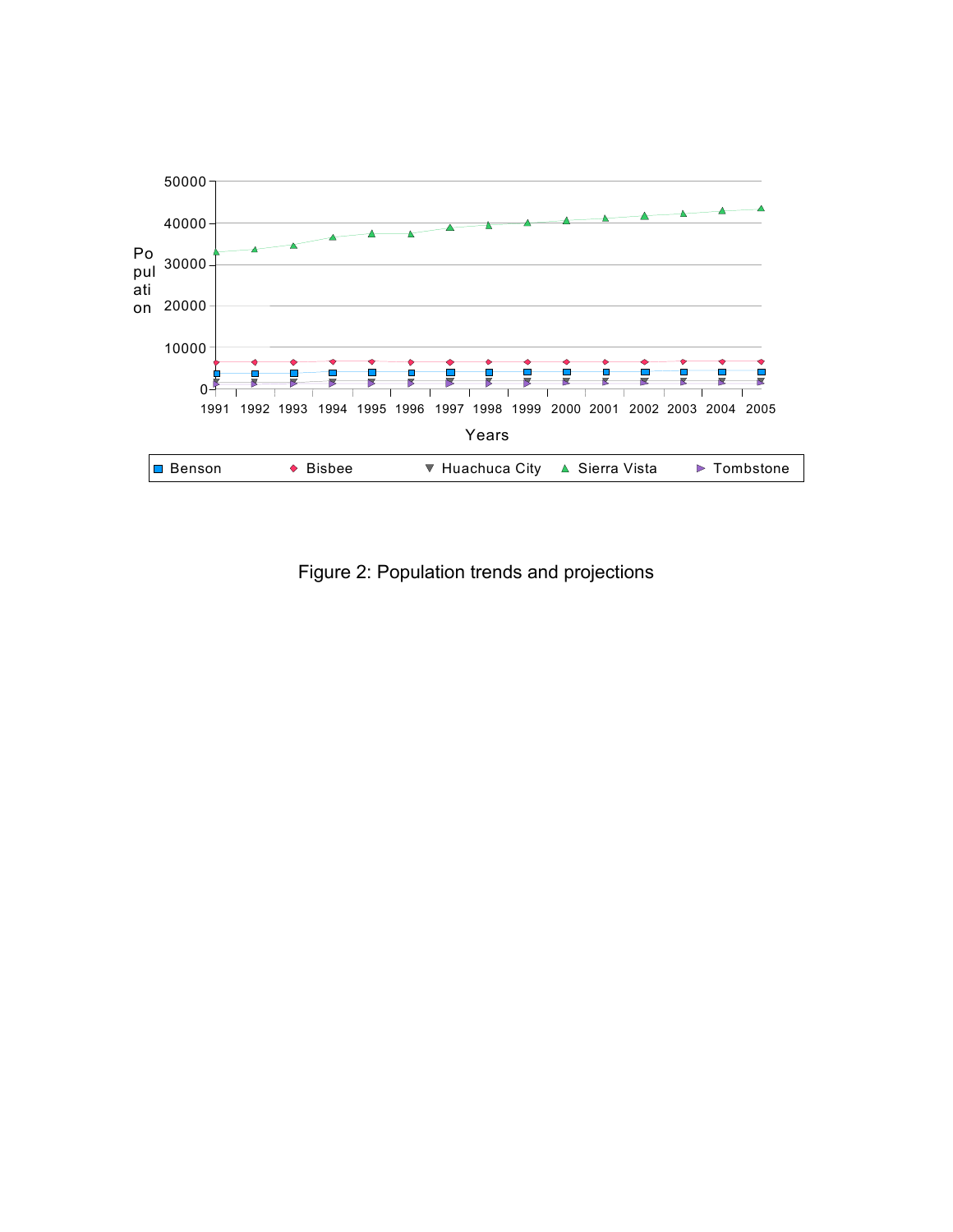the critical need to maintain water flow along the river has to be addressed more extensively. According to studies conducted by the ADWR, this water flow to the river is being hampered by excessive pumping in and around the Sierra Vista urban area. The withdrawals from the aquifer are creating a cone of depression, which in turn reduces the baseflow to the river. Besides Sierra Vista and other cities in the watershed, Fort Huachuca Military Installation is another major user of groundwater resources.

The communities in the watershed and the Fort are actively engaged in water conservation and recycling. They all require new construction to use low-water-use plumbing fixtures. The city of Sierra Vista has expanded their code to include mandatory hot water recirculating pumps. Restrictions are in place on how much turf can be planted around residences. Commercial developments are not allowed any turf areas. At least two constructed wetlands are now in operation to augment recharge of the underground aquifer. The Fort has been at the forefront of water conservation efforts. All of its component organizations implemented coordinated water conservation projects along with a conservation education program. The conservation projects included completion of a water control system to reduce tank overflow in the water system and the installation of low-flow showerheads and waterless urinals. The result of the Fort's program was a reduction of water consumption by 12 percent during 1998-1999. Regardless, the sheer size of the demand on water made by Fort Huachuca has sparked sporadic litigation alleging adverse environmental impacts.

Currently, at the behest of the San Pedro Alliance (of 55 environmental organizations), the ADWR is studying whether the San Pedro River should be listed as an Active Management Area (AMA). A similar study was conducted in 1988, which concluded that such a designation was not necessary at that time but recommending another study in 10 to 15 years for the same purpose. The ongoing controversy over the use of groundwater has now found a lighting rod and positions are hardening on both sides of the protection vs. wise use of water issue. At a public meeting on the AMA designation Al Anderson, the president of the San Pedro Alliance, said his organization asked for the AMA designation because it is necessary to save the San Pedro River. "We did not ask for this review, we asked for the San Pedro to be an Active Management Area," Anderson explained. "We've already done the review. All hydrological studies to date show that uncontrolled groundwater pumpage will dry up the river" (Rupkalvis 2001). The political leadership of the cities and counties are, however, unconvinced. Cochise County Supervisor Pat Call said, "I think it's unnecessary for our area and it is not needed in our area". Sierra Vista City Councilman Casey Jones and Mayor Tom Hessler echoed similar sentiments.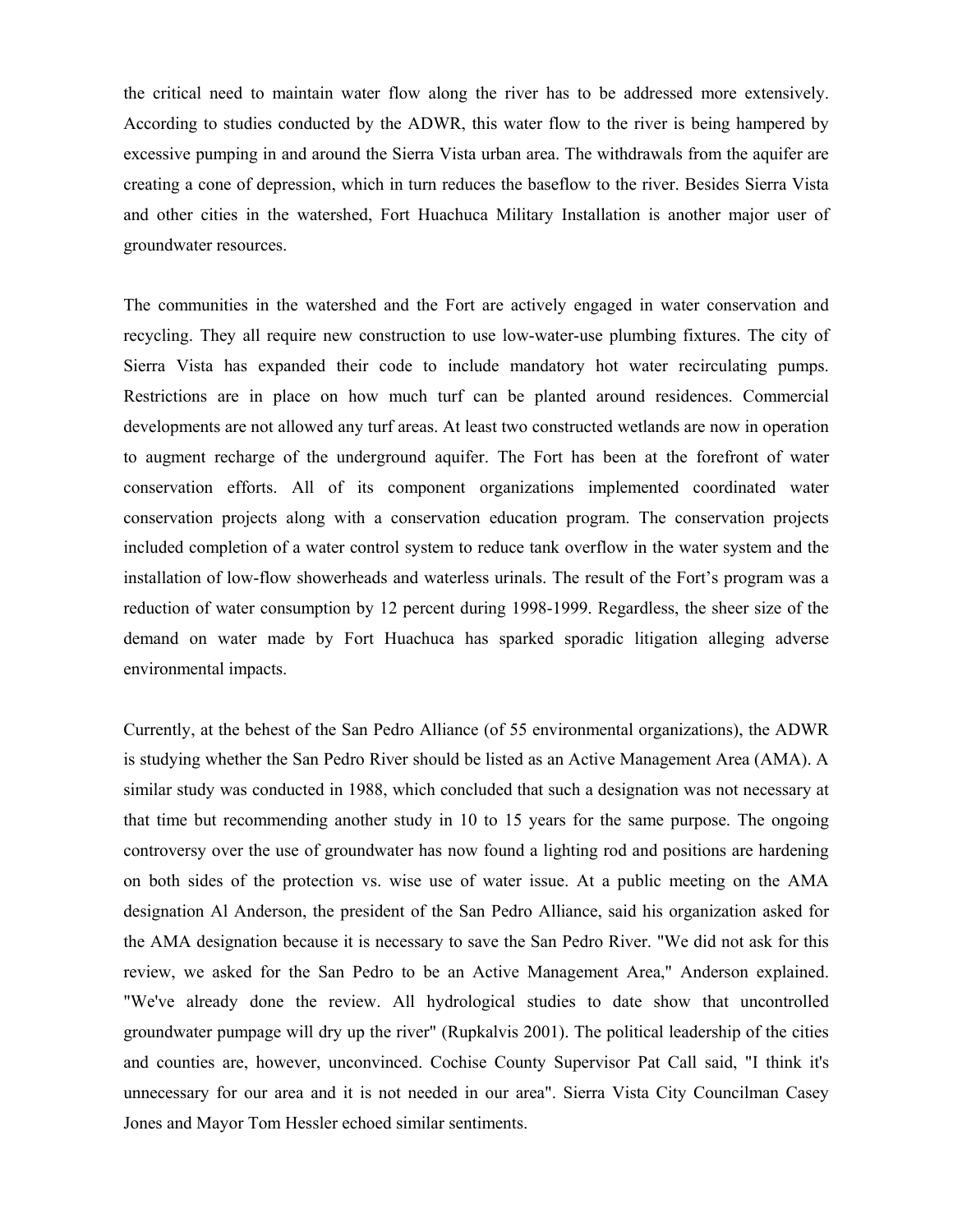Perhaps the most vocal opponent of the AMA designation was John Siegal, who represents a considerable faction to the right of the political spectrum. "I'm over here because I'm concerned to convert this area to an AMA is just more intrusion by state bureaucrats," Siegal explained. "It serves the purpose not of the general public, but of a few rabid environmentalist groups. The next step will be to put meters on our wells and to charge surcharges. The whole idea is to end where we live which is what the Sierra Club is trying to do in America" (Rupkalvis 2001).

The San Pedro river and the communities in its watershed are now poised at a critical historical moment. The decisions made now will determine the direction of their story in the future. But how can we speculate on what that story will be? This process of speculation and storytelling will, perhaps, illuminate the underlying structure of relationships between water and land and its inhabitants, and how our perceptions color such relationships. It is hoped that through the development of this plot, some core values will form and critical events will take shape changing the course of history for the better. The next section describes the model that underlies the plot of this story.

#### **The San Pedro Watershed Model**

The model developed for this study is composed of three interconnected systems: The first simulates growth in population and employment; the second drives the changes in land required for residential and non-residential uses; and the third system simulates the use of water. The model has feedback loops that control population and employment growth according to land availability for each period. The objective of this component of the modeling exercise is to determine the aggregate amount of land for residential and non-residential uses that will be required for accommodating the population growth in the future. More importantly, it also shows how population and employment changes impact the underground aquifer and the river.

The land use change model is developed using Stella software package available from High Performance Systems. The initial parameters of the model were generated to simulate the growth in the region during the past 15 years. The relationships among population, employment, and land unit change as described in Figure 3, are based on a dynamic link between employment growth and population growth, which then generates demand for residential and non-residential land. As land becomes dearer (measured through the "gap" between available unused land and used land), the price signals translate into lowering the growth of employment and population. The model is also able to generate "What if?" scenarios with different sets of density parameters. Table 1 compares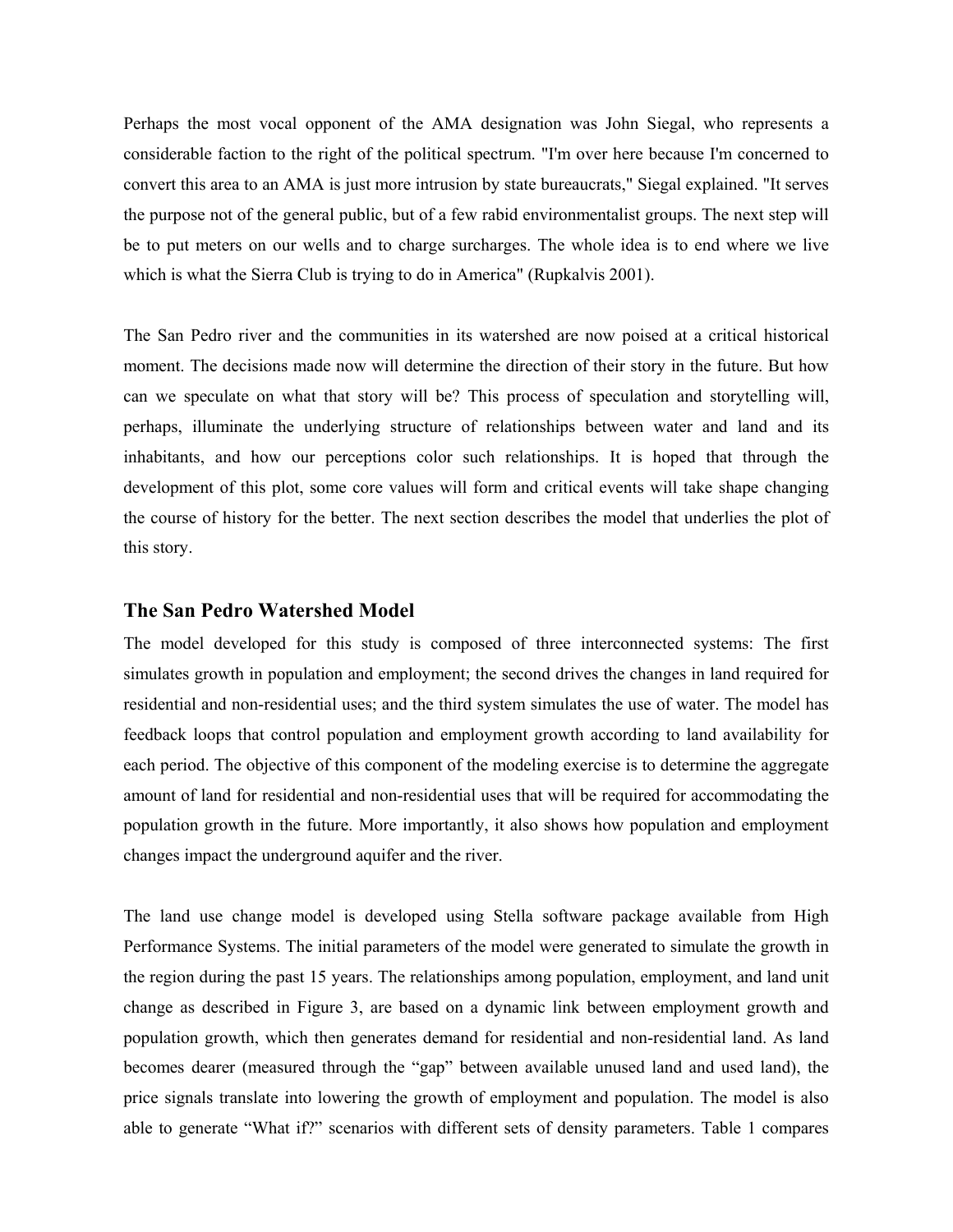

Figure 3: Schematic diagram showing the systems-dynamic components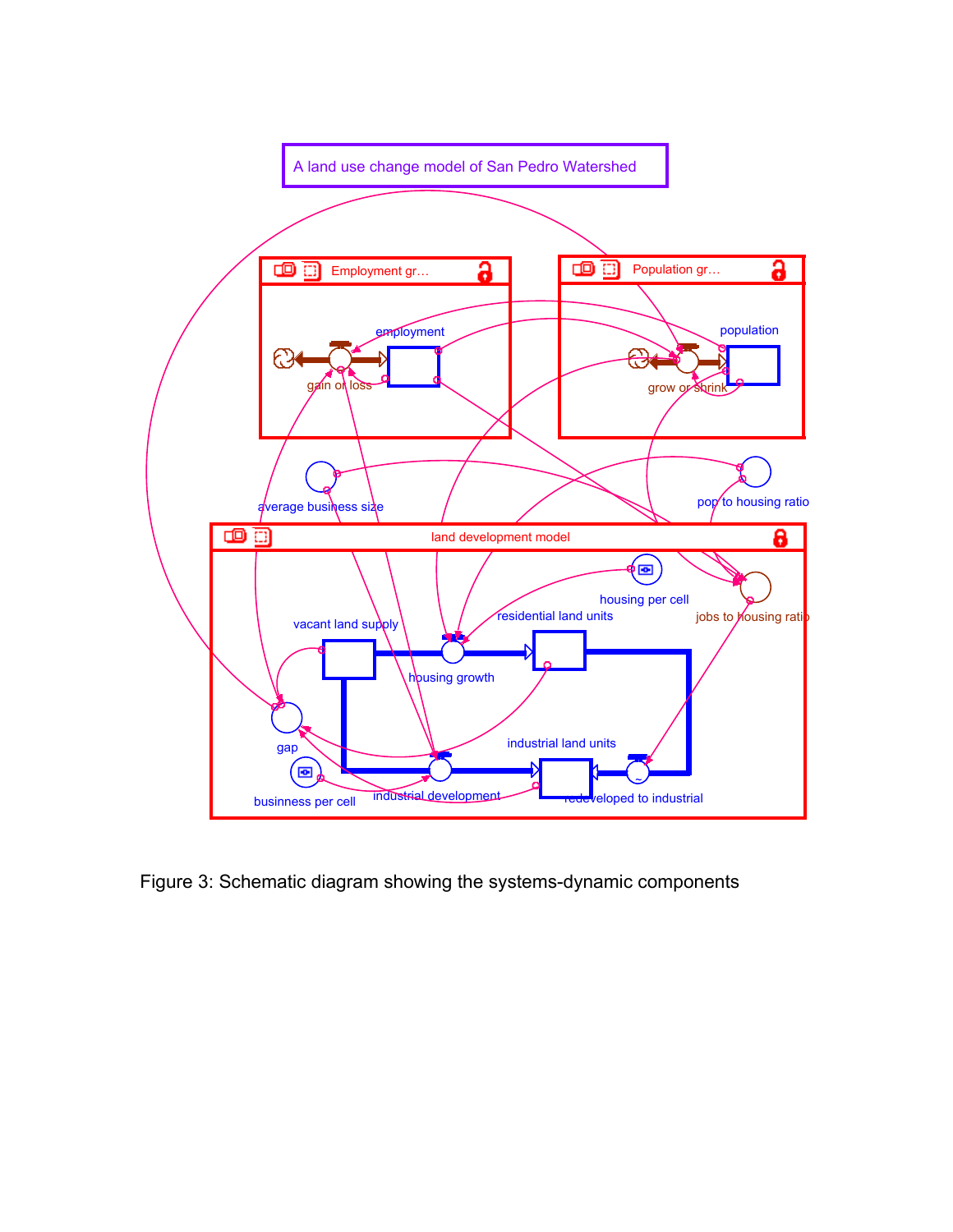| <b>Time</b><br>in<br>years                            | <b>Employment</b> |        | <b>Population</b> |        | Proportion<br>of land<br>units |
|-------------------------------------------------------|-------------------|--------|-------------------|--------|--------------------------------|
|                                                       | Model             | Actual | Model             | Actual | vacant                         |
| $\boldsymbol{0}$                                      | 11,500            | 11,452 | 46,000            | 45,809 | 0.73                           |
| $\sqrt{5}$                                            | 15,751            |        | 54,074            |        | 0.71                           |
| 10                                                    | 20,693            | 20,557 | 63,213            | 64,327 | 0.68                           |
| 15                                                    | 26,263            |        | 73,298            |        | 0.65                           |
| 20                                                    | 32,336            |        | 84,108            |        | 0.62                           |
| 25                                                    | 38,730            |        | 95,337            |        | 0.58                           |
| 30                                                    | 45,228            |        | 106,627           |        | 0.54                           |
| * From 1980 and 1990 Census of Population and Housing |                   |        |                   |        |                                |

Table 1: Parameter estimates from the model compared to actual figures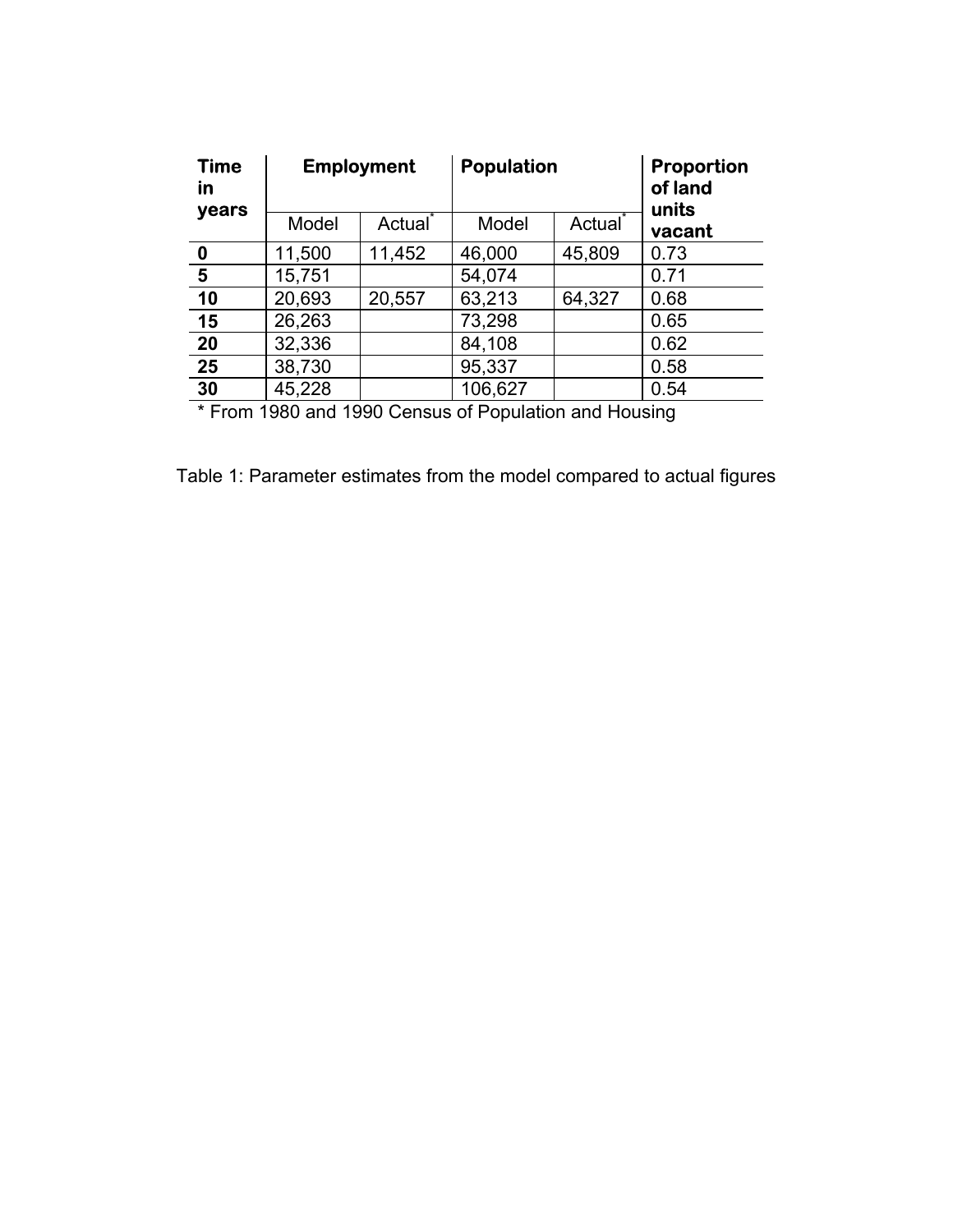simulated with actual values of population, employment and proportion of developed land. This test simulation was performed to check how well the systems-dynamic model performs under the usual parameters. Given the minor difference between the model values and actual values, it may be concluded that the model is a fair representation of the dynamic linkages being modeled.

Once the population, employment and land unit change model was providing expected results, the other critical element of this modeling exercise – use of water – was added to the systems dynamic component of the model. This part closely followed recent hydrological studies that measured the annual recharge, aquifer levels, total pumpage, and baseflow amounts based on 1940 steady-state water budgets (Corell et al. 1996). The schematic of this model is presented in Figure 4. The flows in to the aquifer consist of mountain front recharge as a result of annual precipitation and also recharge from the constructed wetlands (surface water infiltration). The outflows are comprised of pumpage for domestic and agricultural uses, evapotranspiration, baseflows to the river, and subsurface outflow from the basin. The agricultural and domestic pumpage impose the largest demand on groundwater resources (about 11,000 acre-feet annually) followed by riparian vegetation and flows to the stream, respectively. The domestic pumpage in the model is derived from population parameters estimated in the population—economy-land use submodel and from current intensity of water use per capita. Agricultural pumpage bears a weak inverse relation to domestic pumpage given that increasing urbanization tends to convert some agricultural land to other urban uses. The model also incorporates the possibility for adding to the aquifer recharge through technological means, such as constructed wetlands. The simulation was run under various conditions of per capita water use, population growth and recharge amounts. Regardless of the speculated parameters in the water use model, almost all simulations resulted in drawing down the aquifer. Only the speed of this decline in ground water levels varied with the supplied parameters. This result is corroborated by scenarios generated by ADWR (Corell 1996). Therefore, most meaningful speculations about the plot of the story of San Pedro seem to converge towards a familiar ending.

#### **Constructing the plot from the systems-dynamic model**

The story of Upper San Pedro watershed as constructed in this study is narrated 50 years or more in the future and begins in 1980. About 46,000 people lived in the urban areas within the watershed in 1980. This population grew to approximately 63,000 in 1990 and 106,000 in 2010. The corresponding figures for employment in the watershed communities were 20,700 in 1980, 32,000 in 1990, and 45,000 in 2010. In the residential areas, housing was built with an average density of 3 units per acre while commercial establishments averaged 5 per acre within commercially zoned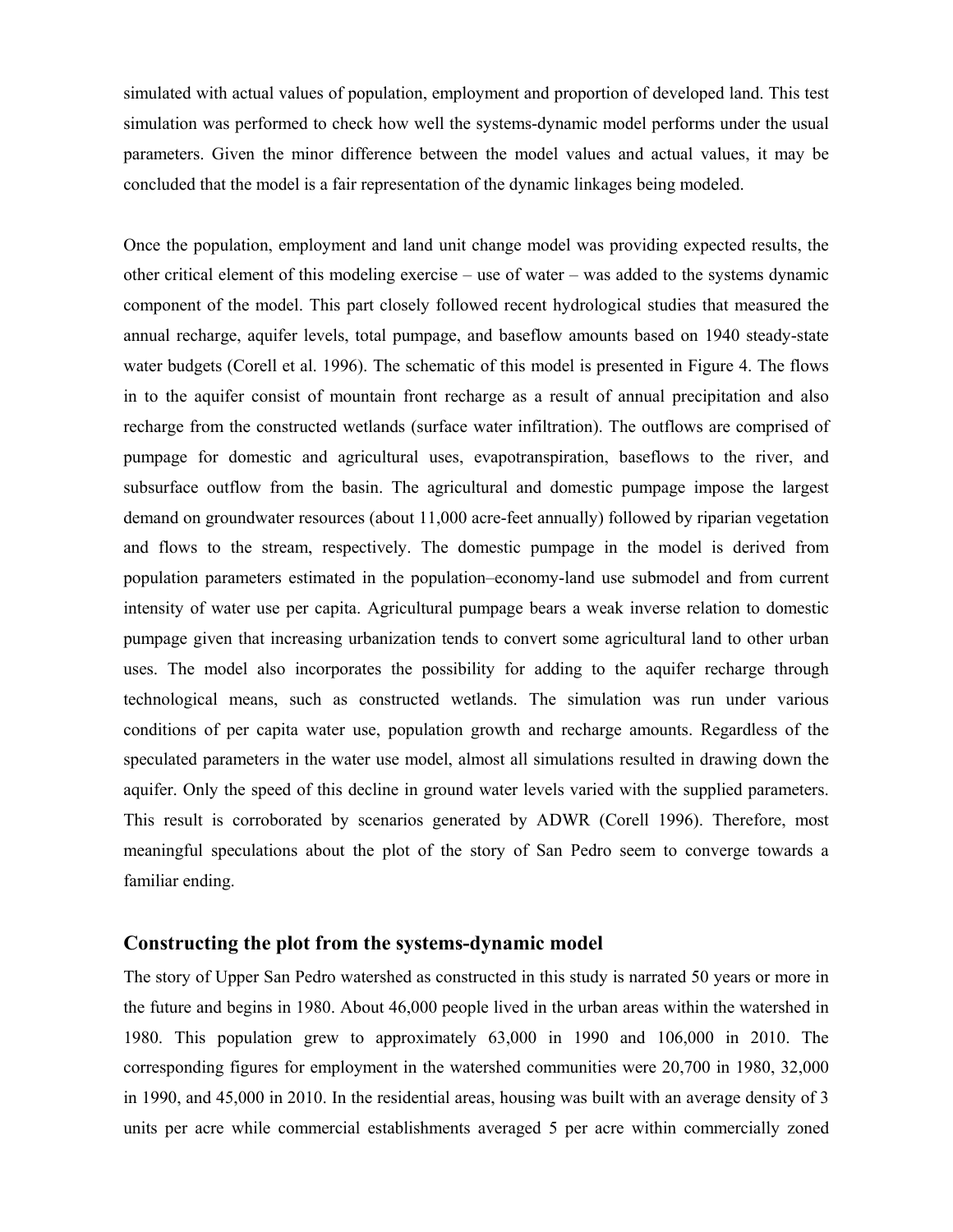

Figure 4: Dynamic linkages in the water use model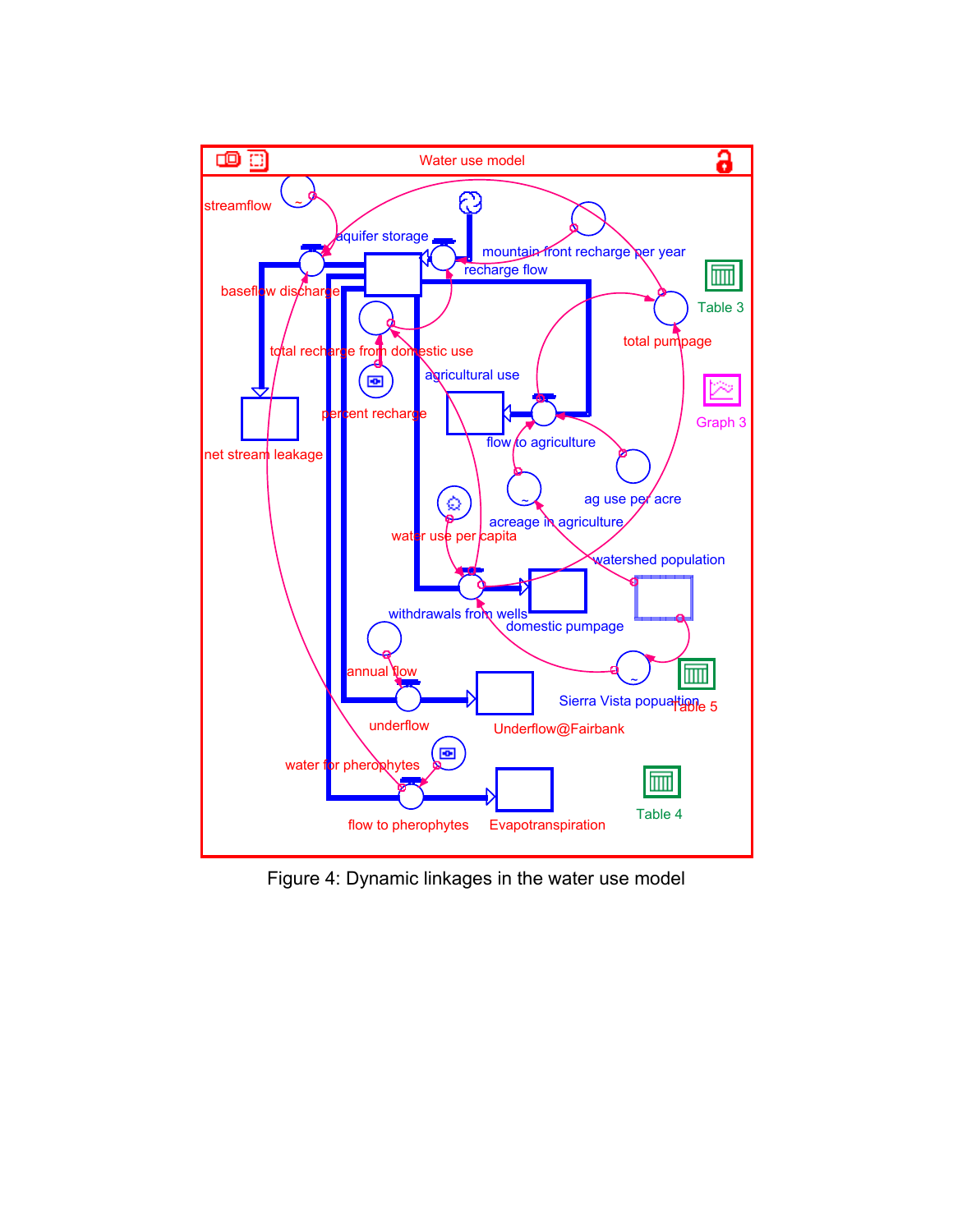land. Land was plentiful and cheap, which was one of the principle attractions drawing people and employers into this area. Even with this healthy rate of growth, only 48 percent of urban land was developed by 2010. Given this abundance of land many began to build housing at a density of 1 per acre. The planners noted that if average housing density decreases to 1 per acre, they would still be left with about 20 percent vacant urban land in 2050. Therefore physical limits of land resources did not feature in their planning decisions. Of course, transportation and energy issues necessitated a more compact development, but there were other more pressing matters that needed their attention.

Although land was plentiful, there was real and critical limits to growth in the San Pedro watershed communities were water was concerned. The aquifer was slowly but surely being depleted as the recharge in 1990 was only 78 percent of total outflows. The specter of dwindling water supply in the very near future sparked a coordinated program to recycle water and recharge the aquifer by technological means. The aggressive program of replenishing the aquifer resulted in recycling 30 percent of the domestic water, which was recharged back to the aquifer. Sadly, this effort was not nearly enough to arrest the depletion of groundwater. By 2050, there was about 0.5 million acre-feet of water less in the aquifer than there was in 1980 and the deficit continued to grow. Leakage to the river had declined to one-third of the amount in 1980, making San Pedro an intermittent stream (Figure 5). The diminishing flow of water also impacted the riparian corridor adversely. The majestic Cottonwood and Willow trees have now become a rarity. Many of the animal species that thrived in 1980 are now either extinct or endangered. The river, which once gave life to a thriving ecosystem and provided tourist dollars to the economy, is almost dead in 2050. As jobs disappeared from the tourist economy, people began to move out of the area. Those left behind now asked the state and federal governments to step in and stem the tide of decline. Some of them were the same persons, or the sons and daughters of the same people, who had initially fought hard to keep the state and federal governments out of their communities.

If the story described above were a true work of literature, it would fall under the genre of ìtragedyî. However, a pertinent question that will haunt the reader is: Can the story be any different? The answer is yes, but unlikely. Under almost all scenarios, the outflow from the aquifer is larger than the recharge. However, there are a number of things that can happen to extend the life of the aquifer and flows to the river. For example, if the amount of recycled water recharging the aquifer increases from 30 percent to 50 percent, the water deficit in the aquifer is halved. Conversely, if per capita water use is halved, the deficit in the aquifer in 2050 is less (than the scenario discussed in the previous paragraph) by 40 percent. If, both the measures are adopted, the aquifer will still run deficits but the leakage to the river will probably continue at a rate of around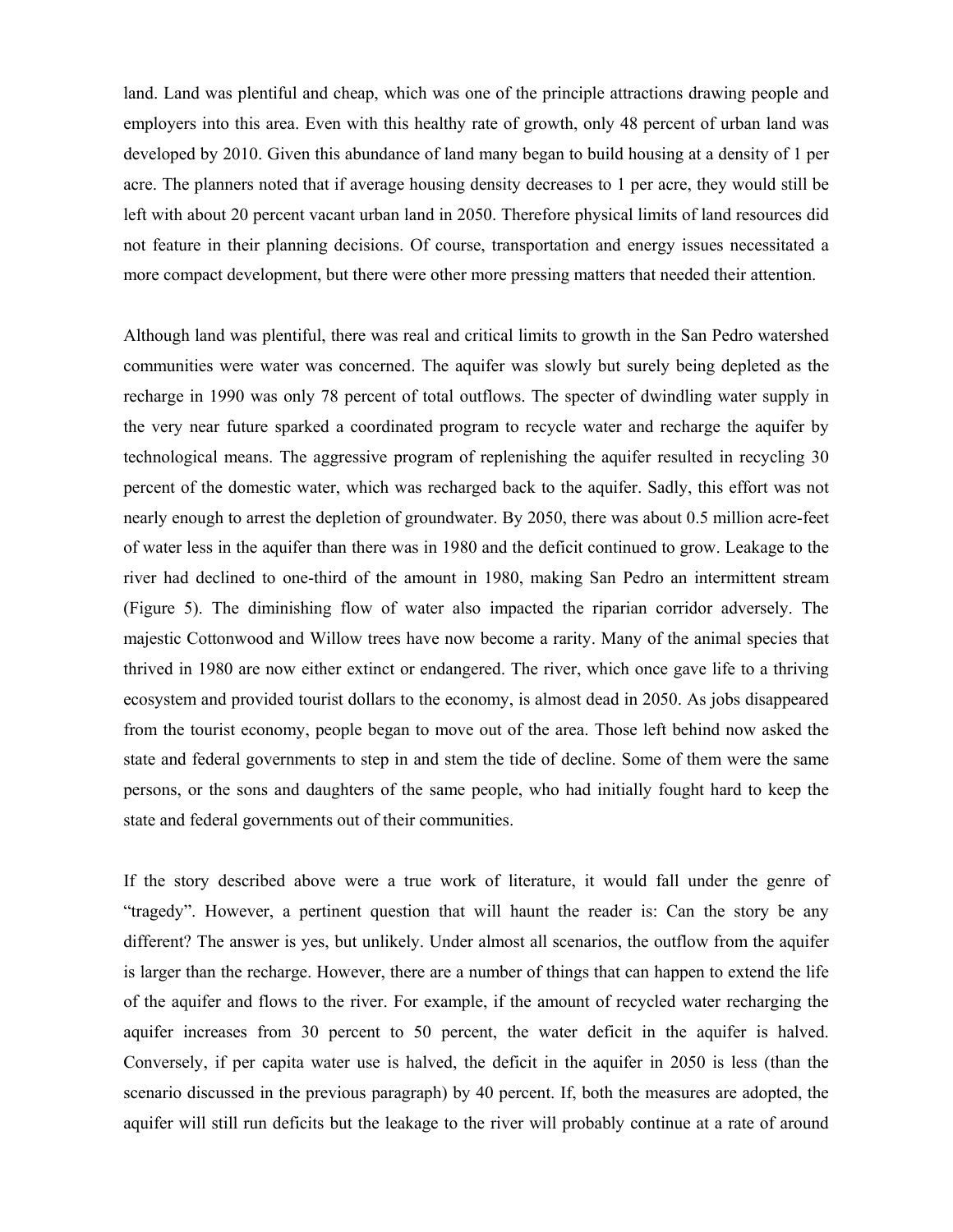

FIGURE 5: Trends in water usage and storage in the San Pedro Sub-watershed: 1980 to 2050.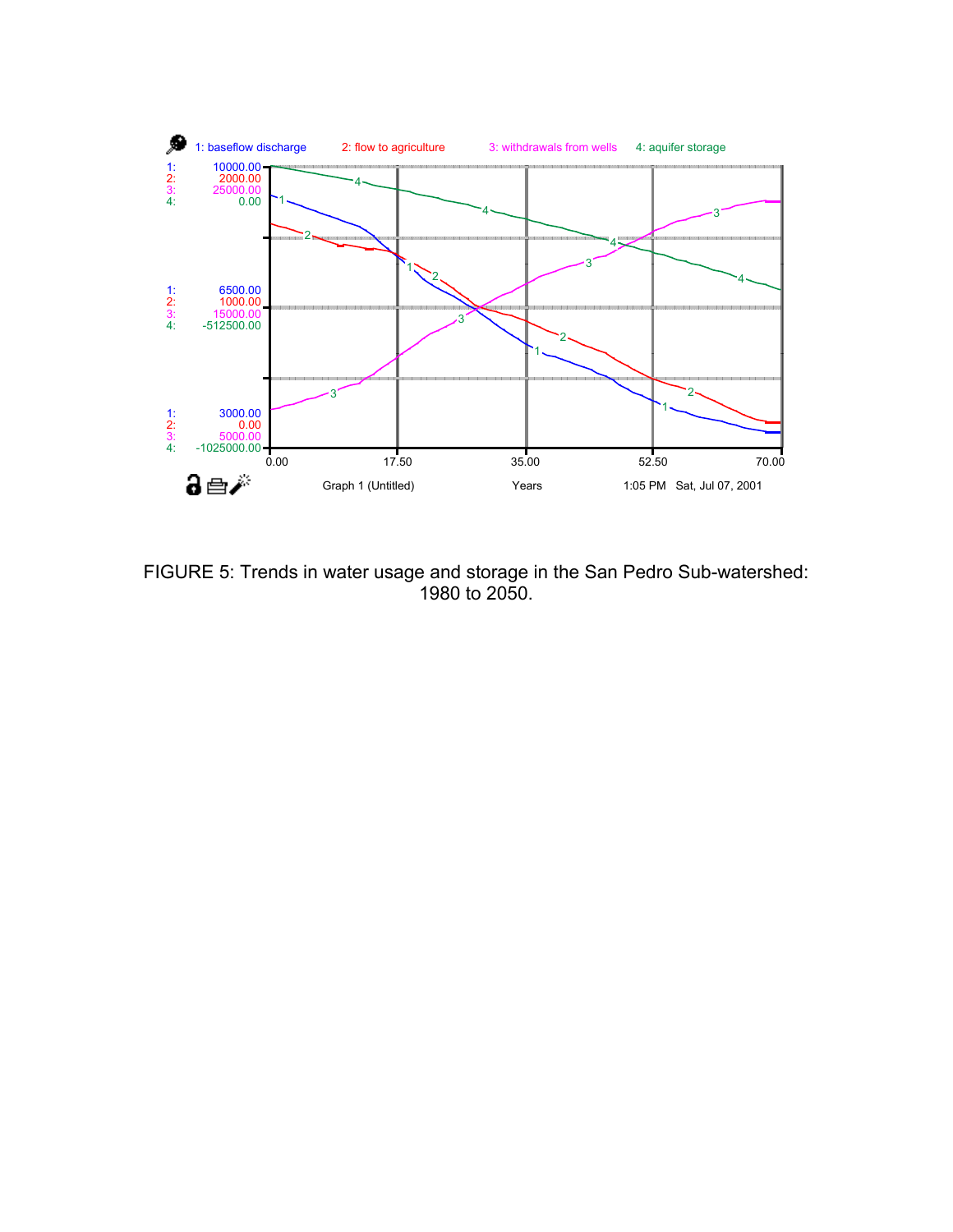6000 acre-feet annually, not much below 2000 levels. This will save the ecosystem and the economy for at least another generation. The targets discussed are achievable but unrealistic given the current attitudes toward water use and growth. It will require a substantial change in the lifestyle of the inhabitants of San Pedro watershed communities. However, it is their opportunity to write a story about saving a river that can perhaps capture the minds and hearts of other communities facing a similar fate.

### **Conclusion**

The story of San Pedro is obviously stylized and perhaps deviates from the scientific calculations. However, the essence of this story, if not the specifics, is supported by several hydrological studies. The positive notion of science carries the baggage of data accuracy, which when unavailable tend to undermine or weaken the scientific conclusions. Also, the technical nature of presentation of scientific information can make it less meaningful to laypersons. In the case of San Pedro, which has become "one of the most data-rich areas in the world" measurement issues persist, allowing skeptics to challenge the most reasonable conclusions (City of Sierra Vista 1998). It is commonplace in modern relativism to have multiple versions of events, and stories about them, which raises suspicion to claims of the "real" or the "true" version of that event. However, the value of storytelling is not to separate the "true" from the "false" but to make sense of that reality. Given that stories are told in ordinary language, they are translatable without "fundamental damage" (Barthes 1977). Echoing a similar sentiment, White (1980) states: "We may not be able to fully comprehend specific thought patterns of another culture, but we have relatively less difficulty understanding a story coming from another culture, however exotic that culture may appear to us." Therefore, constructing stories based on urban models would have an intuitive appeal for most people for whom the culture of modeling may be "exotic".

The events and processes that characterize the San Pedro watershed teach us about the fragility of many natural processes. The human impact on the aquifer has continued for many decades irreversibly changing the hydrology and ecology of the region. Current efforts to maintain river flow and water supply for human use will perhaps extend the life of the aquifer but it may take decades to revive it back to its steady state. Telling this story serves two purposes. First, it may heighten the awareness of this crisis created by human demand on scarce resources in a manner that changes perceptions and lifestyles of the people in the San Pedro watershed. Second, it will serve as a constant reminder to all other communities in similar fragile ecosystems that environmental damage is often irreversible and therefore it is best to live within the limits of this environment. Finally, this paper suggests that scientific studies and data generation does not generate meaning. It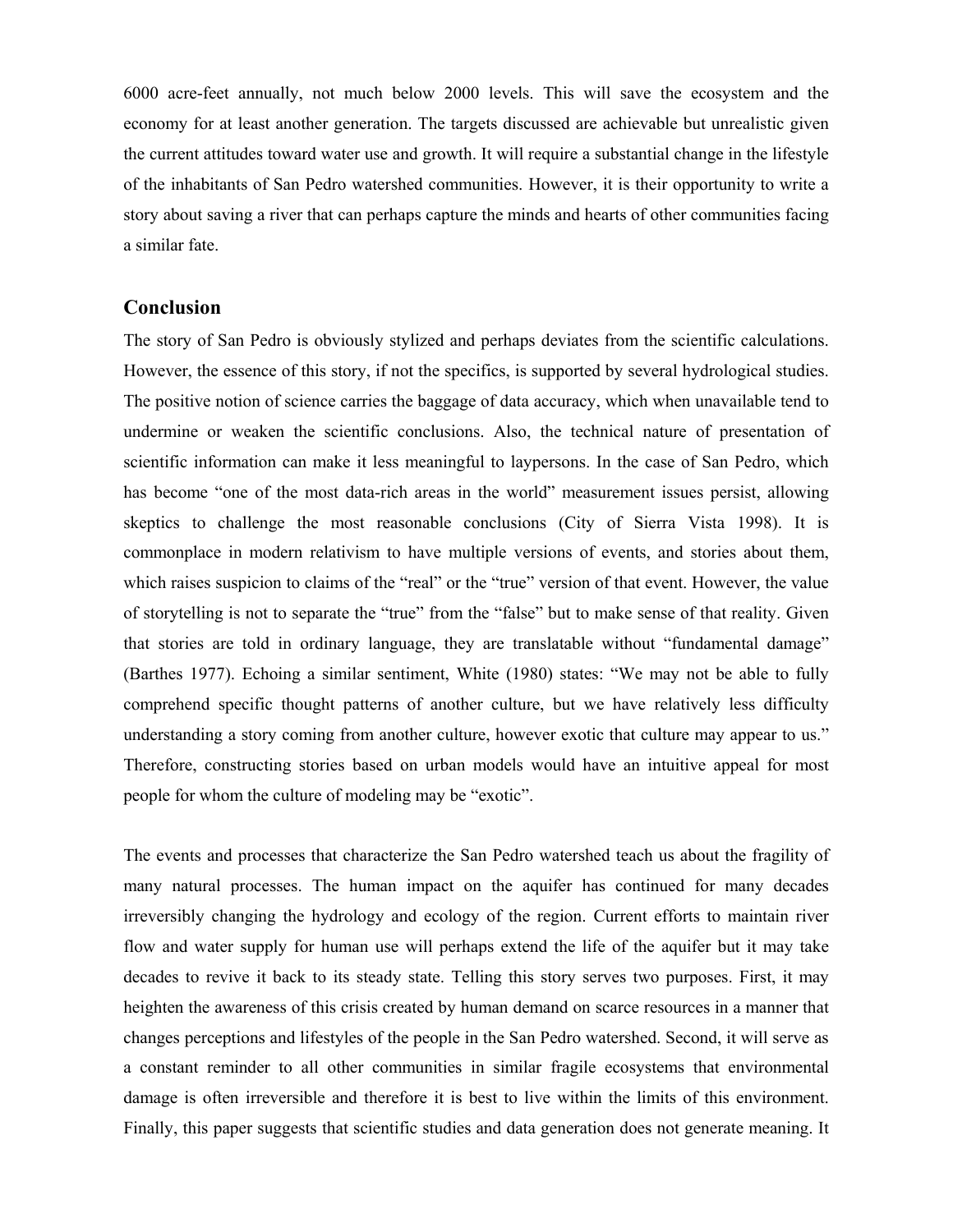is the power of the narrative and storytelling that substitutes meaning for the straightforward copy of the events recounted. Therefore, it follows that the absence of a narrative is an absence of meaning itself.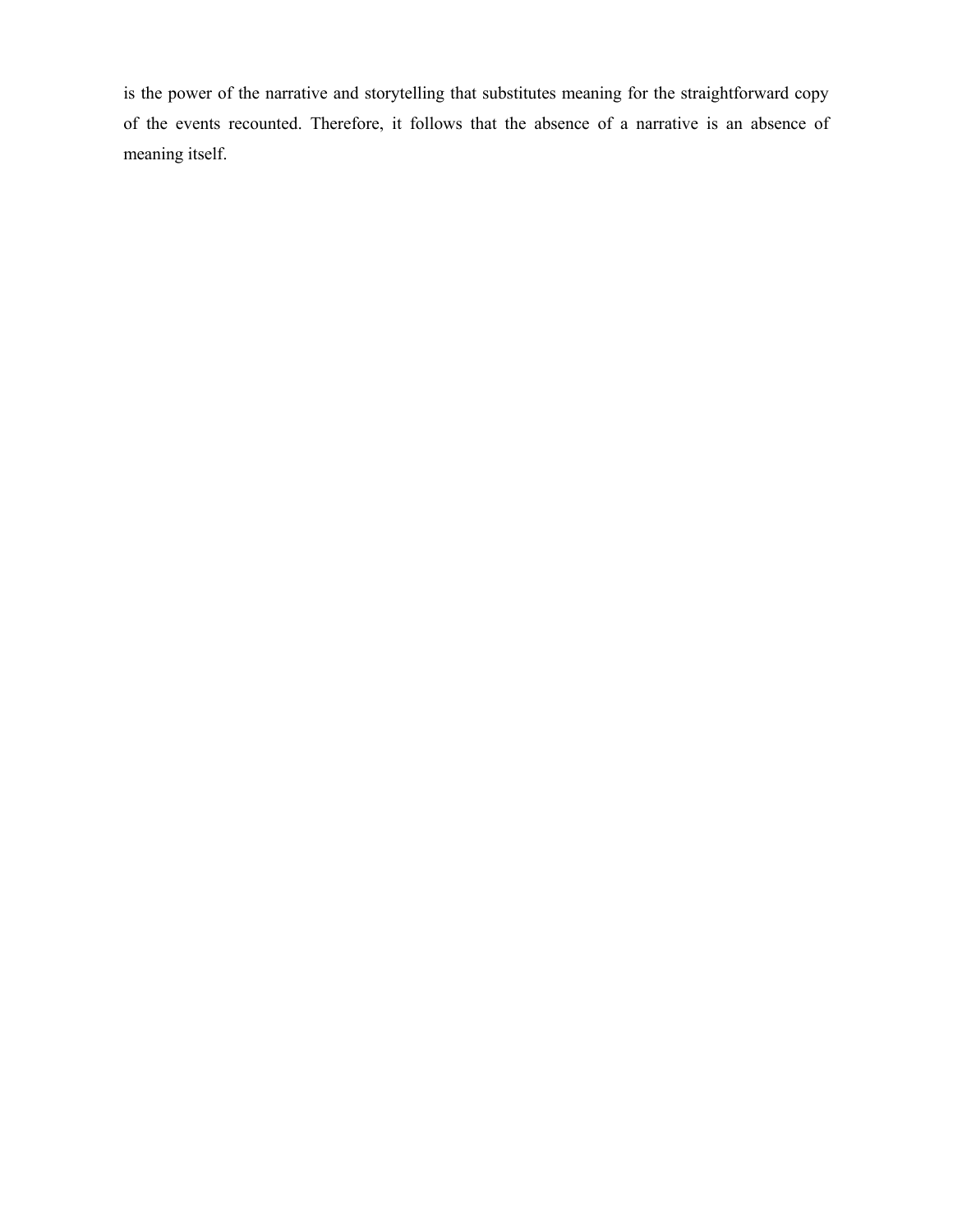#### **References**

Barthes, R. 1977. *Image, Music, Text*. Translated by Stephen Heath. New York, NY: Noonday Press.

Batty M. and P. Longley. 1994. *Fractal Cities*. London: Academic Press.

- Bertalanffy, L. 1968. *General system theory: foundations, development, applications*. New York: G. Braziller.
- Boulding, K. E. 1985. *The world as a total system***.** Beverly Hills, California: Sage Publications.
- Bruner, J. 1986. *Actual Minds, Possible Worlds*. Cambridge, MA: Harvard University Press.
- Churchman, C. W. 1968. *The systems approach***.** New York: Dell Publishing Company.
- Churchman, C. W. 1979. *The systems approach and its enemies***.** New York : Basic Books.
- City of Sierra Vista. 1995. *A walk along the river*. An educational pamphlet published by the City of Sierra Vista.
- Cooper, D. E. 1996. Modern European Philosophy. In *The Blackwell Companion to Philosophy*, eds., N. Bunnin and E. P. Tsui-James. Cambridge, MA: Blackwell Publishers.
- Corell, S. W. 1996. *Groundwater flow model scenarios of future groundwater and surface water conditions: Sierra Vista Subwatershed of the Upper San Pedro Basin – Southeastern Arizona.* Supplement to Modeling Report No. 10. Phoenix, AZ: Arizona Department of Water Resources, Hydrology Division. December.
- Corell, S. W., F. Corkhill, D. Lovvik, and F. Putnam. 1996. *A groundwater flow model of the Sierra Vista Subwatershed of the Upper San Pedro Basin – Southeastern Arizona*. Modeling Report No. 10. Phoenix, AZ: Arizona Department of Water Resources, Hydrology Division. December.
- Forester, J. 1993a. *Critical Theory, Public Policy, and Planning Practice: Toward a Critical Pragmatism*. Albany, NY: State University of New York Press.
- Forester, J. 1993b. Learning from practice stories: The priority of practical judgment. In *The Argumentative Turn in Policy Analysis and Planning*, eds. F. Fischer and J. Forester, 186-209. Durham, NC: Duke University Press.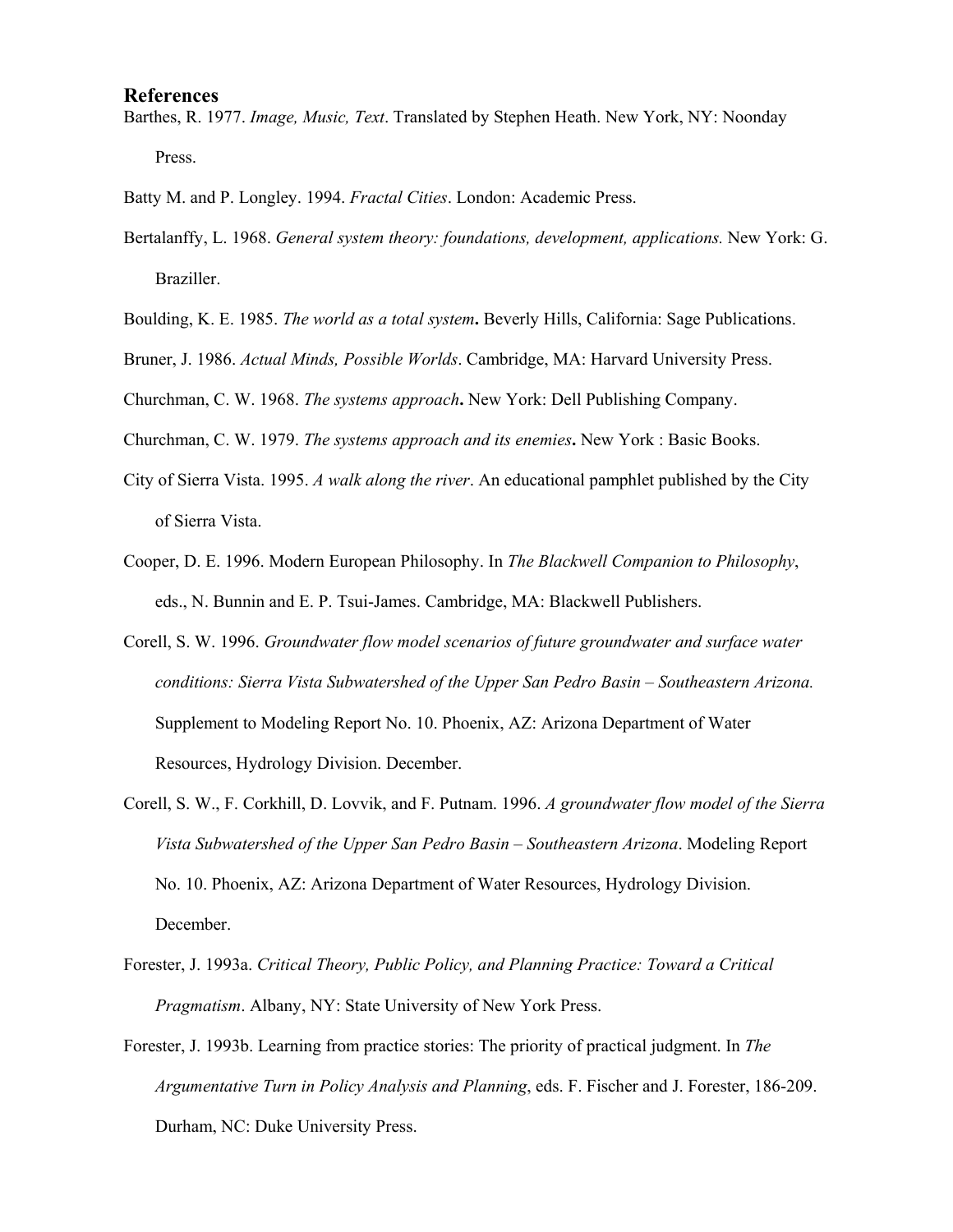Forrester, J. 1969. *Urban Dynamics*. Cambridge, MA: The MIT Press.

- Forrester, J. 1991. *System Dynamics and the Lessons of 35 Years*. Available at: http://sysdyn.mit.edu/people/jay-forrester.html (07/07/01).
- Guhathakurta, S. 1999. Urban modeling and contemporary planning theory: Is there a common ground? *Journal of Planning Education and Research* **18**: 281-292.
- Itami, R. M. 1994. Simulating spatial dynamics: Cellular automata theory. *Landscape and Urban Planning* **30**: 27-47.
- Klosterman, R. E. 1997. Planning support systems: A new perspective on computer-aided planning. *Journal of Planning Education and Research* **17**: 45-54.
- Krieger, M. 1981. *Advice and Planning*. Philadelphia: Temple University Press.
- Krugman, P. 1996. *The self-organizing economy*. Cambridge, MA: Blackwell Publishers.
- Lee, D. B., Jr. 1973. Requiem for large-scale models. *Journal of the American Institute of Planners* **39**: 163-178.
- Majone, G. 1989. *Evidence, argument, and persuasion in the policy process*. New Haven: Yale University Press.
- Nagel, K., S. Rasmussen and C. L. Barrett. 1996. *Network traffic as self-organized critical phenomena*. TSA-DO/SA MS-M997 and CNLS MS-B258. Los Alamos, NM: Los Alamos National Laboratory. Available at http://transims.tsasa.lanl.gov/.
- Neustadt, R. and E. May. 1986. *Thinking in Time: The Uses of History for Decision Makers*. New York: Free Press.
- Parry, A. and R. E. Doan. 1994. *Story Re-visions*. New York, NY: Guilford Publications.
- Rein, M. 1976. *Social Science and Public Policy*. Harmondsworth, UK: Penguin Educational.
- Rittel, H. W. J. and M. M. Webber 1973. Dilemmas in a general theory of planning. *Policy Sciences* 4: 155-169.
- Roe, E. 1994. *Narrative Policy Analysis: Theory and Practice*. Durham, NC: Duke University Press.